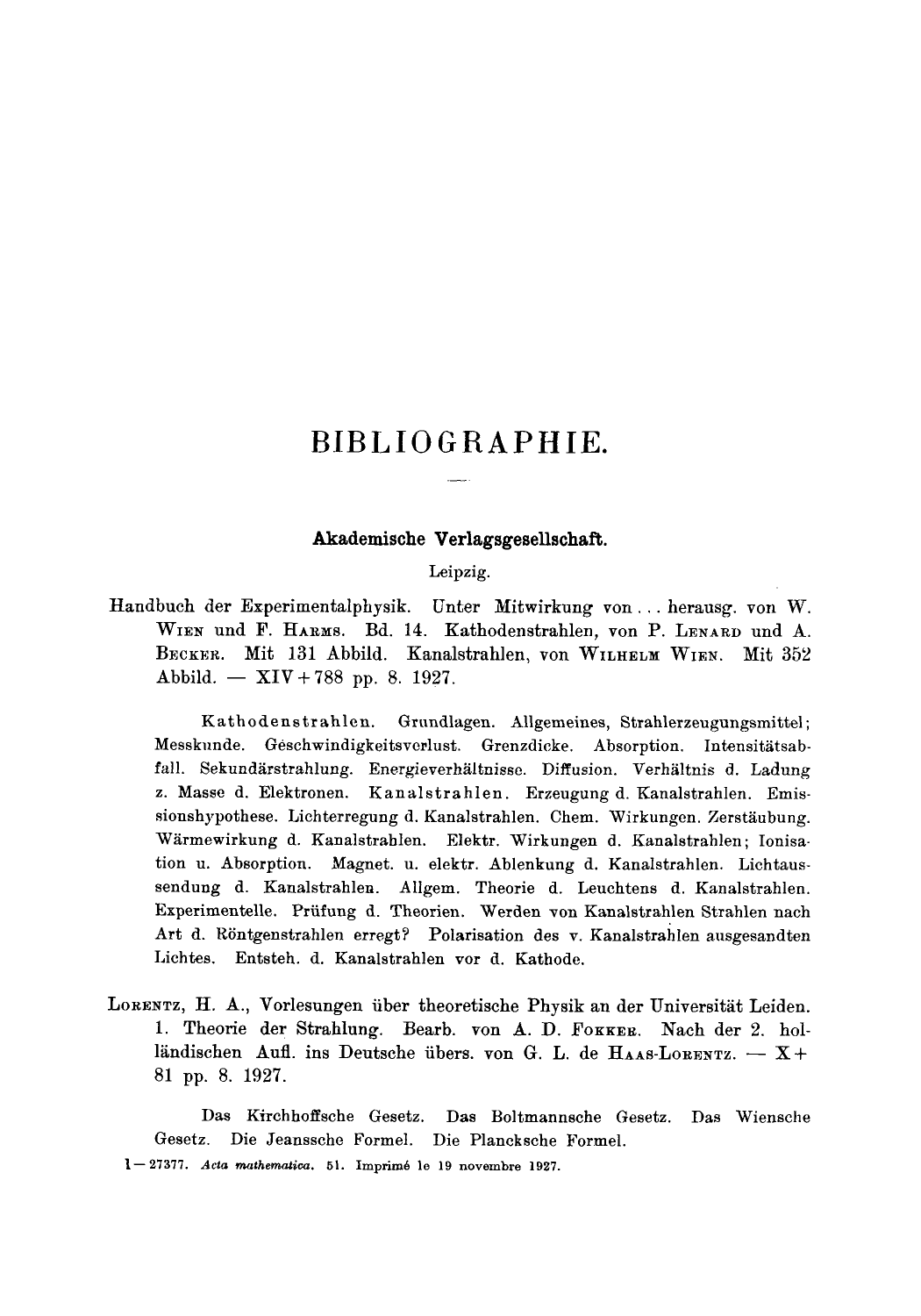# Félix Alcan.

Paris.

De la méthode dans les sciences. Ser. 1 (11<sup>e</sup> mille) 2 (7<sup>e</sup> mille). (Nouvelle collection scientifique. Dir.: Émile Borel.) —  $412 + 368$  pp. 8. 1920, 1924. Fr.  $20:$ —.

1. De la science, par É. PICARD. Mathématiques pures, par J. TANNERY. Mécanique, par P. PAINLEVE. Physique générale, par H. BOUASSE. Chimie, par A. JOB...

2. Astronomie, jusqu'au milieu de  $18<sup>e</sup>$  siècle, par B. BAILLAUD. Chimic physique, par J. PERRIN ... Statistique, par L. MARCH.

PERRIN, J., Les atomes. Avec fig. dans le texte. Nouv. éd. 16<sup>e</sup> mille. (Nouvelle collection scientifique Dir.:  $\text{Emile Borel.}$ ) -- 335 pp. 8. 1927. Fr. 15:-

La théorie atom. et la chimie. Molécules. Atomes. L'hypothèse d'Avogadro. Structure des molécules. Solutions. Limite supér. des grandeurs moléculaires.  $-$  L'agitation moléculaire. Vitesses des molécules. Rotations ou vibrations des molécules. Libre parcours moléculaire. - Mouvement Brownien. Émulsions. Historique et caractères gén. L'équilibre statist. des émulsions. - Lois du mouvement Brownien. Théorie d'Einstein. Contrôle expérimental. -- Fluctuations. -- La lumière et les quanta. Le corps noir. Extension de la théorie des quanta. - L'atome d'électricité. Ionisation des gaz. Structure atomique de l'électricité. - Genèse et destruction d'atomes. Transmutations. Dénombrements d'atomes. La réalité des atomes. Structure de l'atome.

SODDY, FR., Le radium. Interprétation et enseignements de la radioactivité. Ouvrage trad. sur la  $3^e$  éd. anglaise, augm. d'un chapitre inédit de l'auteur et mise au courant des plus récentes découvertes par A. LEPAPE. Avec  $37$  fig.  $7^{\circ}$  mille. (Nouvelle collection scientifique. Dir.: Emile Borel.) -- $III+382$  pp. 8. 1926. Fr. 12:-

La découverte de la radioactivité. Le radium. Les rayonnements des substances radioactives. Orig. de l'énergie du radium. L'émanation du radium. La relation entre l'helium et les éléments radioactifs. Théorie de la désintégration atom. et lois des transformations radioactives. La relation entre le radium et l'uranium. Transformations successives du radium. La radioactivité et la nature de la matière. La radioactivité et l'évolution du monde. Les séries de désintegration du thorium et de l'actinium. Structure intime du radium. Appendice: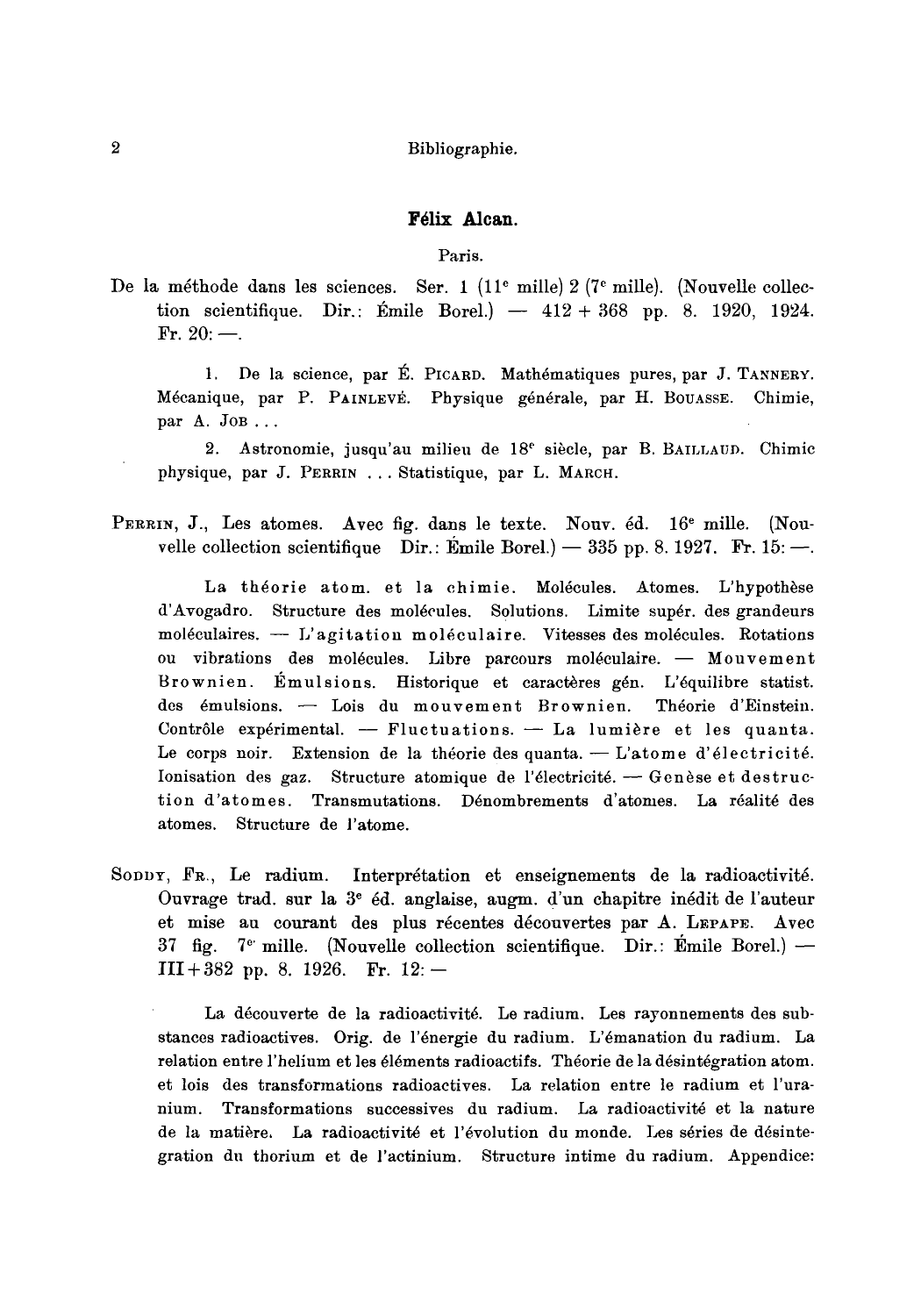Récents progrès de la radioactivité  $(1914-20)$  et les données nouv. sur la constitution des atomes, par A. LEPAPE.

# **J. A. Barth.**

Leipzig.

SCHRÖDINGER, E., Abhandlungen zur Wellenmechanik -- IX+169 pp. 8. 1926.

Quantisierung als Eigenwertsproblem,  $1.-4$ . Mitteilung (aus Annalen der Physik, 1926). Der stetige Übergang v. d. Mikro- z. Makromechanik (aus Die Naturwissenschaften). Über d. Verhältnis d. Heisenberg-Born-Jordan'schen Quantenmeehanik zu d. meinen (aus Annalen der Physik).

# **A. & C. Black, Ltd.**

London.

DUNNE, J. W., An experiment with time.  $-208$  pp. 8. 1927.

# **Albert Blanchard.**

Paris.

FERRIER, R., Quelques id6es sur l'61ectrodynamique. Th6ories nouvelles sur l'oscillateur de Planck et le mouvement autonome exposées devant la Société française de physique. Avec une préface de PAUL PAINLEVÉ.  $-$  48 pp. 8. 1927.

#### **G. Braun.**

Karlsruhe.

BALDUS, RICHARD, Formalismus und Intuitionismus in der Mathematik. (Wissen und Wirken. Einzelschriften zu den Grundfragen des Erkennens und Schaffens. Herausgeber E. Ungerer. Bd. 11.)  $-45$  pp. 8. 1924.

Das Problem. Euklids Axiomensystem. Hilberts Axiomatik. Gedankliche Realisierbarkeit d. Axiome. Wiederspruchslosigkeit u. Unabhängigkeit d. Axiome. Ungelöste Probleme. Reine Existenzialaussagen. Haupteigenschaften d. Formalisten. Die Mengenlehre. Antinomieen d. Mengenlehre. Zermelos Axiomensystem. Die logisehe Richtung. Die Intuitionisten. Existenz i. intuitionistischen Sinne. Stellung z. Lösbarkeitsfrage. Das tertium non datur. Einschränkung d. Mathematik durch d. Intuitionismus. Hilberts Wiederspruchslosigkeitsbeweise. Die Situation nach d. Wiederspruchslosigkeitsbeweise. Schlusswort. Anmerkungen ohne mathemat. Voraussetzungen. Mathemat. Anmerkungen.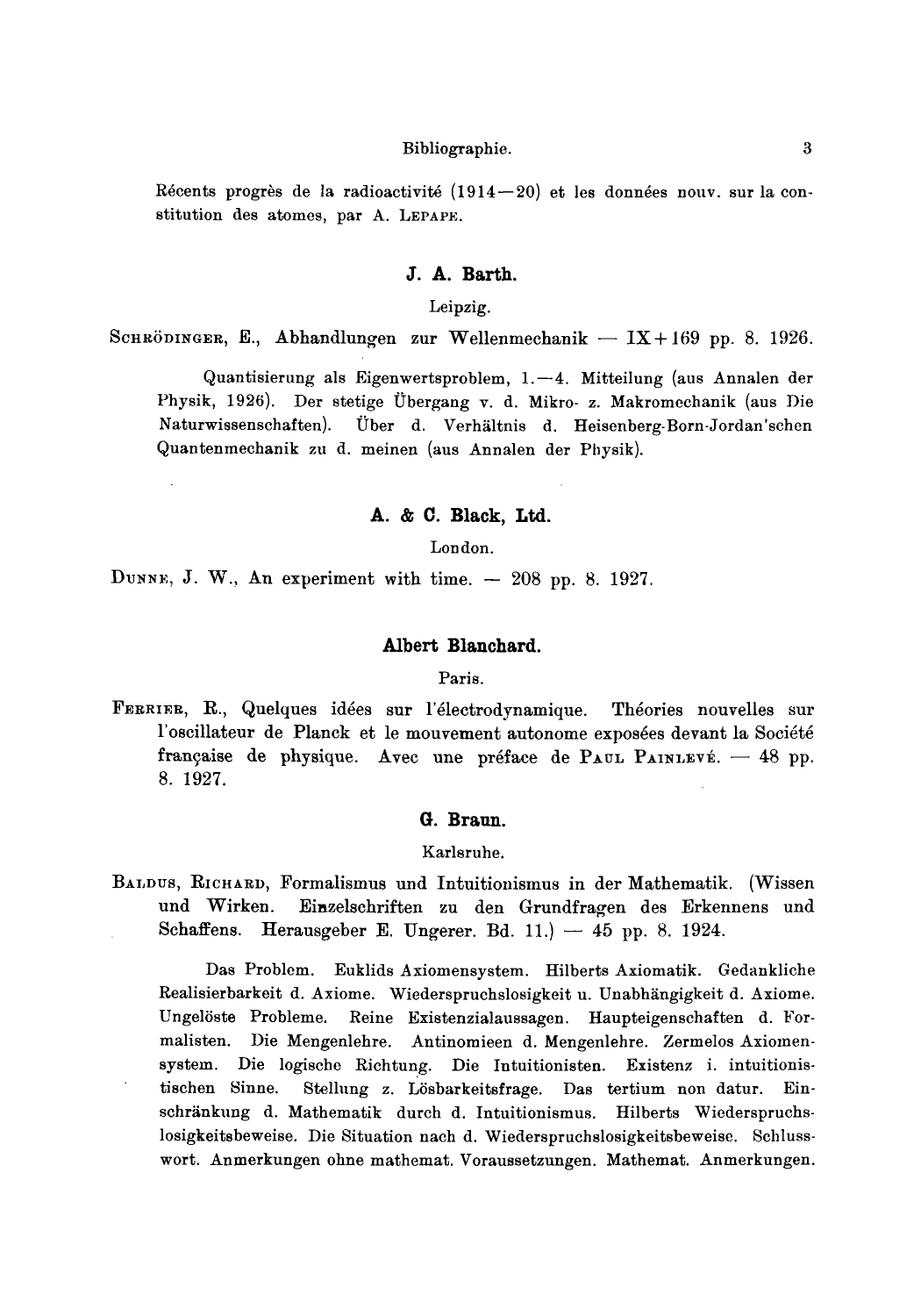- BREUSCH, Fr., Ziele und Wege des Unterrichts in der Mathematik und exakten Naturwissenschaften. 1. Mathematik. (Wissen und Wirken... Hrsg. E. Ungerer. Bd. 35.)  $-97$  pp. 8. 1926.
- CARNAP, G., Physikalische Begriffsbildung. (Wissen u. Wirken. Einzelschriften zu den Grundfragen des Erkennens und Schaffens. Herausg. E. Ungerer.  $Bd. 39.$   $- 66$  pp. 8. 1926.

Aufgabe d. Physik. Die erste Stufe d. physikal. Begriffsbildung. Qualitat. Stufe: Wahrgenommene Dinge u. Eigenschaften. Die zweite Stufe d. physikal. Begriffsbildung. Quantitat. Stufe: Die physikal. Grössen. Die dritte Stufe d. physikal. Begriffsbildung. Abstrakte Stufe: Das vierdimensionale Weltgeschehen.

# **Cambridge university press.**

# London.

BERWICK, W. E. H., Integral bases. (Cambridge tracts in mathematics and mathemat, physics. Gen. editors: G. H. Hardy, E. Cunningham. No.  $22.$ ) -- [7] + 95 pp. 8. 1927. 6 sh. 6 d.

Introd. and summary. Dedekind's theory of ideal numbers. Canonical form of an integral basis. Separation of the prime factors of  $\Delta(\theta)$ . Expansion of a polynomial (mod  $p^{d+1}$ ). First dissection. The prime ideal factors of  $(p)$ . Second dissection. The prime ideal factors of  $(p, \varpi(\theta))$ . Third dissection. Separation of prime ideals attached to the same edge. Construction of the partial basis of 0 (bas  $p$ ). The bases of a prime ideal. Numerical illustr. Relative fields. Further numer, illustrations. Extensions of previous results. The integral basis of  $\overline{[V]a}$ . References.

FORDER, H. G., The foundations of Euclidean geometry.  $- I X + 350$  pp. 8. 1927. 24 sh.

Gen. introduction. Order. Further theorems on order. Axioms of congruence. Circle axioms. Parallel axioms. Proportion and the algebra of intervals. Desargues' and Pappus' theorems and the introd, of congruence by definition. Constructions. Analysis situs of plane polygons. Areas of polygons. Volumes of polyhedra. Continuity. Congruence as the sole undefined relation betw. points. The angle-sum of a triangle and non-Euclidean areas.

FORSYTH, A. R., Calculus of variations.  $-$  XIII + 656 pp. 4. 1927. 50 sh.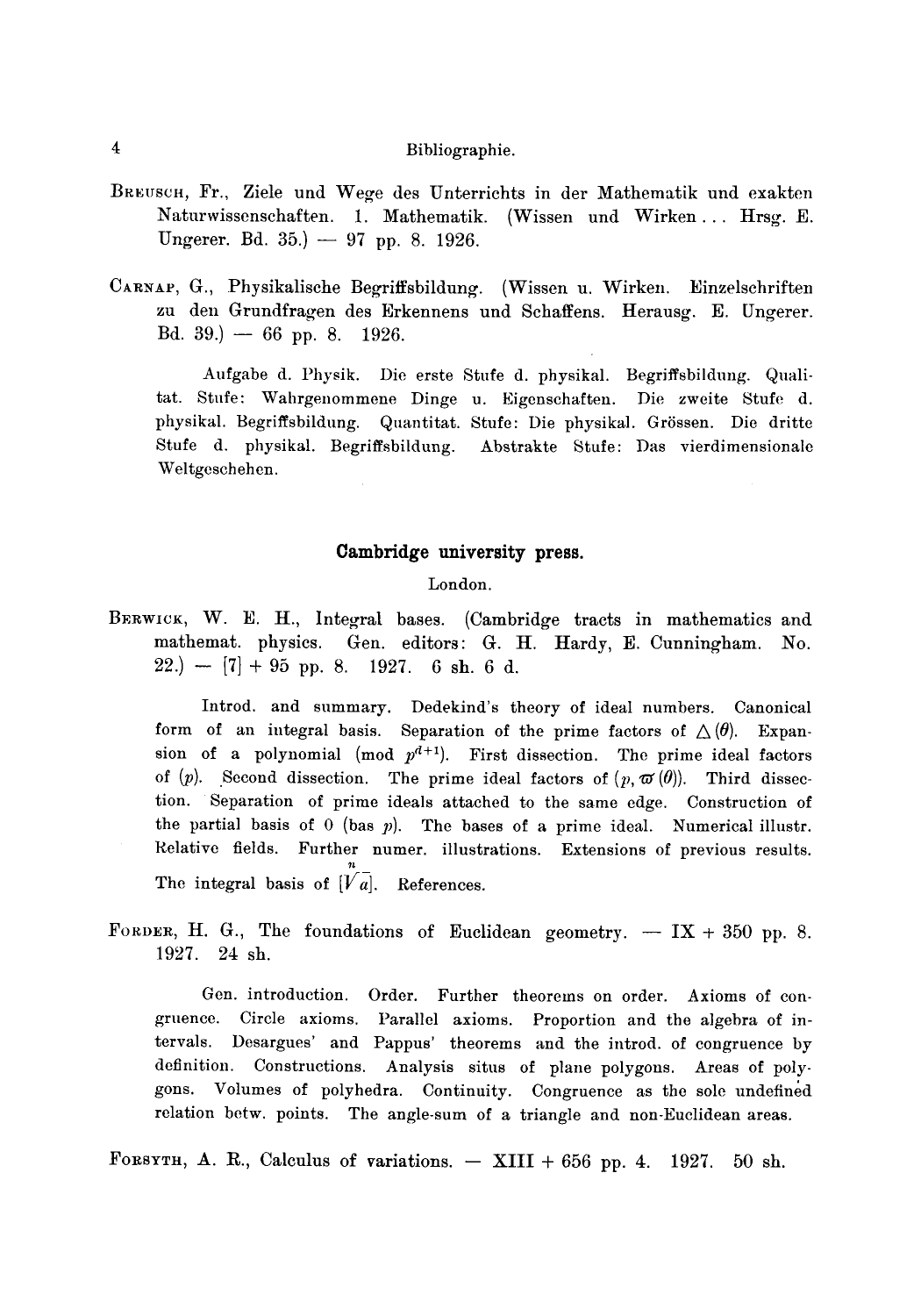Introd. Integrals of the first order: maxima and minima for special weak variations: Euler test, Legendre test, Jacobi test. Integrals of the first order: gen. weak variations: the method of Weierstrass. Integrals involving derivatives of the second order: special weak variations, by the method of Jacobi; gen. weak variations, by the method of Weierstrass. Integrals involving two dependent variables and their first derivatives: special weak variations. Integrals involving two dependent variables and their first derivatives: gen. weak variations. Integrals with two dependent variables and derivatives of the second order: mainly special weak variations. Ordinary integrals under strong variations, and the Weierstrass test: solid of least resistance: action. Relative maxima and minima of single integrals: isoperimetrical problems. Double integrals with derivatives of the first order: weak variations: minimal surfaces. Strong variations of the Weierstrass test, for double integrals involving first derivatives: isoperimetrical problems. Double integrals, with derivatives, of the second order: weak variations. Triple integrals with first derivatives.

WEATHERBURN, C. E., Differential geometry of three dimensions.  $-$  XII + 268 pp. 8. 1927.

Vector notation and formulae. Curves with torsion. Envelopes, developable surfaces. Curvilinear coordinates on a surface. Fundamental magnitudes. Curves on a surface. The equations of Gauss and of Codazzi. Geodesics and geodesic parallels. Quadric surfaces. Ruled surfaces. Evolute or surface of centres. Parallel surfaces. Conformal and spherical representations. Minimal surfaces. Congruences of lines. Triply orthogonal systems of surfaces. Differential invariants for a surface. Further recent advances. Directions on a surface. On the curvatures of a surface.

WHITEHEAD, A. N., & RUSSELL, B. Principia mathematica. 2d ed. Vol. 2. --XXI + 743 pp. 8. 1927. 45 sh.

Prefatory statement of symbolic conventions. P. 3. Cardinal arithmetic. Definition and logical properties of cardinal mumbers. Addition, multiplication and exponentiation. Finite and infinite.  $-$  P. 4. Relation-arithmetic. Ordinal similarity and relation-numbers. Addition of relations, and the product of two relations. The principle of first differences, and the multiplication and exponentiation of relations. Arithmetic of relation-numbers.  $-$  P. 5. Series. Gen. theory of series. On sections, segments, stretches, and derivatives. Convergence, and the limits of functions.

 $-$ , 2d ed. Vol. 3.  $-$  VIII  $+$  491 pp. 8. 1927. 25 sh.

P. 5. Series (continued). Well-ordered series. Finite and infinite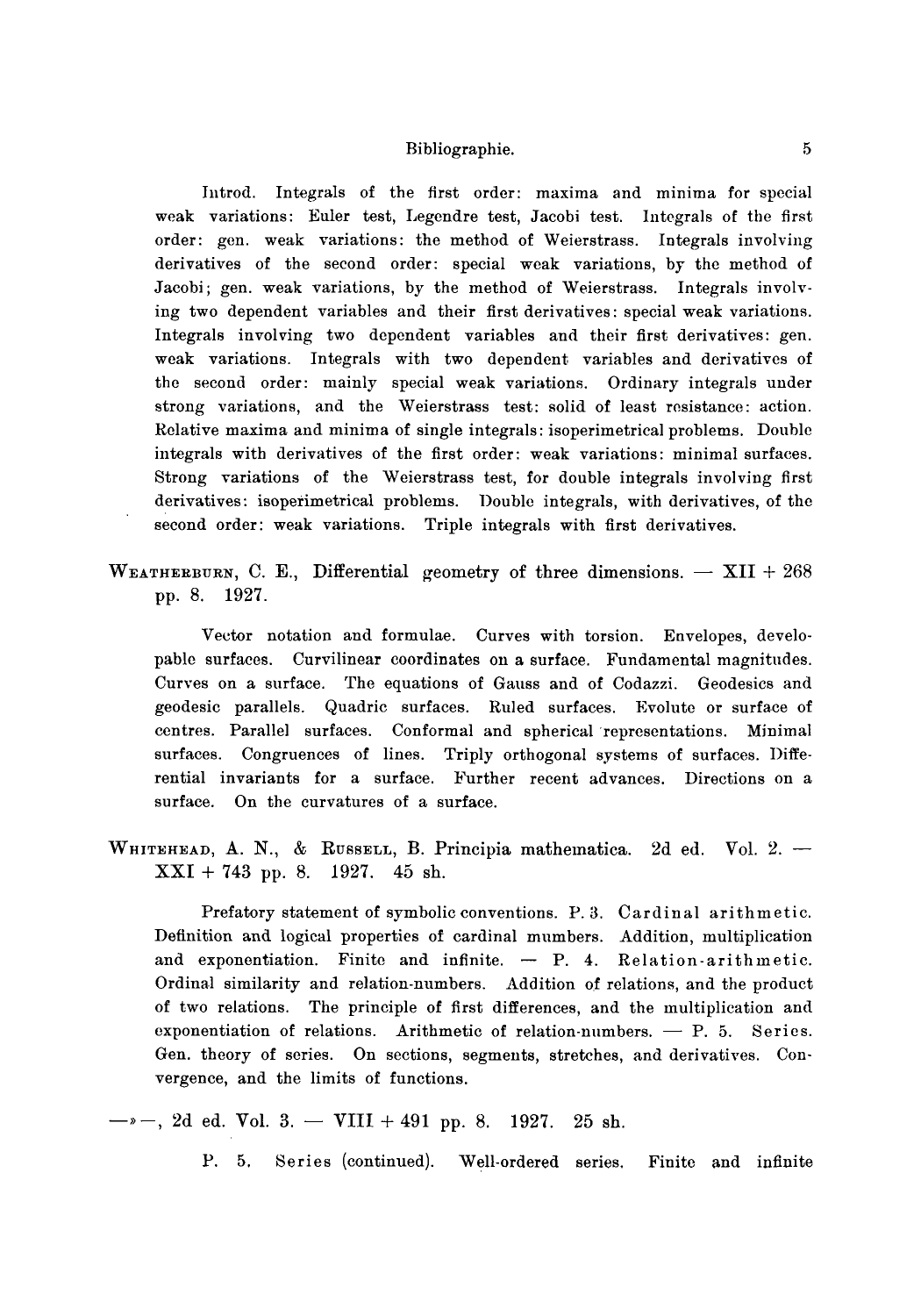series and ordinals. Compact series, rational series, and continuous series. -Quantity. Generalization of number. Vector families. Measurement.  $P. 6.$ Cyclic families.

Young, L. C., The theory of integration. (Cambridge tracts in mathematics and mathematical physics. N:o 21.) - VIII + 53 pp. 8.  $1927.5$  sh.

The method of monotone sequences. The generation of functions. Monotone functions. The integration of functions. Appendix.

GENT, WERNER, Die Philosophie des Raumes und der Zeit. Historische, kritische und analytische Untersuchungen. Die Geschichte der Begriffe des Raumes und der Zeit von Aristoteles bis zum vorkritischen Kant (1768).  $- XI +$ 273 pp. 8. 1926.

Der Zeitbegriff bei Aristoteles. Die Raumtheorie des Aristoteles. Das Raum-Zeitproblem in der griech.-röm. Philosophie. Augustin. Der Zeit- u. Raumbegriff bei d. Arabern. Johannes Scottus Eriugena. Petrus Lombardus. Witelo. Siger v. Brabant. Thomas v. Aquino. Johannes Duns Scotus. Petrus Aureolus. Aegidius Romanus. Gregor v. Rimini. Johannes Bacon. Johannes Capreolus. Wilhelm v. Ockham. Durandus v. St. Pourcain. Dominicus Soto. Jul. Caesar Nicolaus Cusanus. Carolus Bovillus. Hieronymus Cardanus. Scaliger. Bernardino Telesio. Franciscus Patrizius. Tommaso Campanella. Giordano Bruno. Leonardo da Vinci. William Gilbert. Johannes Kepler. Galileo Galilei. Franciscus Suarez. Renatus Cartesius. Baruch de Spinoza. John Locke. George Berkeley. Henricus Petrus Gassendus. Thomas Hobbes. Boscovich. Isaac Newton. Nicole Malebranche. Leibniz. Leonh. Morus. Chr. Wolff. Joh. Chr. Gottsched. Chr. Aug. Crusius. Gottfr. Plouc-Euler. quet. Joh. Heinr. Lambert. David Hume. Joh. Nic. Tetens. d'Alembert u. Maupertuis. Der vorkrit. Kant.

#### F. Deuticke.

#### Wien & Leipzig.

KOEPPNER, K., Arithmetik und Algebra. Ein Lehr- und Übungsbuch für die Abendkurse an den techn.gewerblichen Bundeslehranstalten. -  $VII + 191$ pp. 8. 1926.

#### Deutsche Verlagsgesellschaft für Politik und Geschichte.

#### Berlin.

ROGOSINSKI, W., Über den Einfluss einseitiger Eigenschaften einer Funktion auf ihre Fourierreihe. (Schriften der Köningsberger gelehrten Gesellschaft, Naturwissenschaftl. Klasse. Jahr 3: Heft 3.)  $-$  Pag. 57 $-98$ . 8. 1926.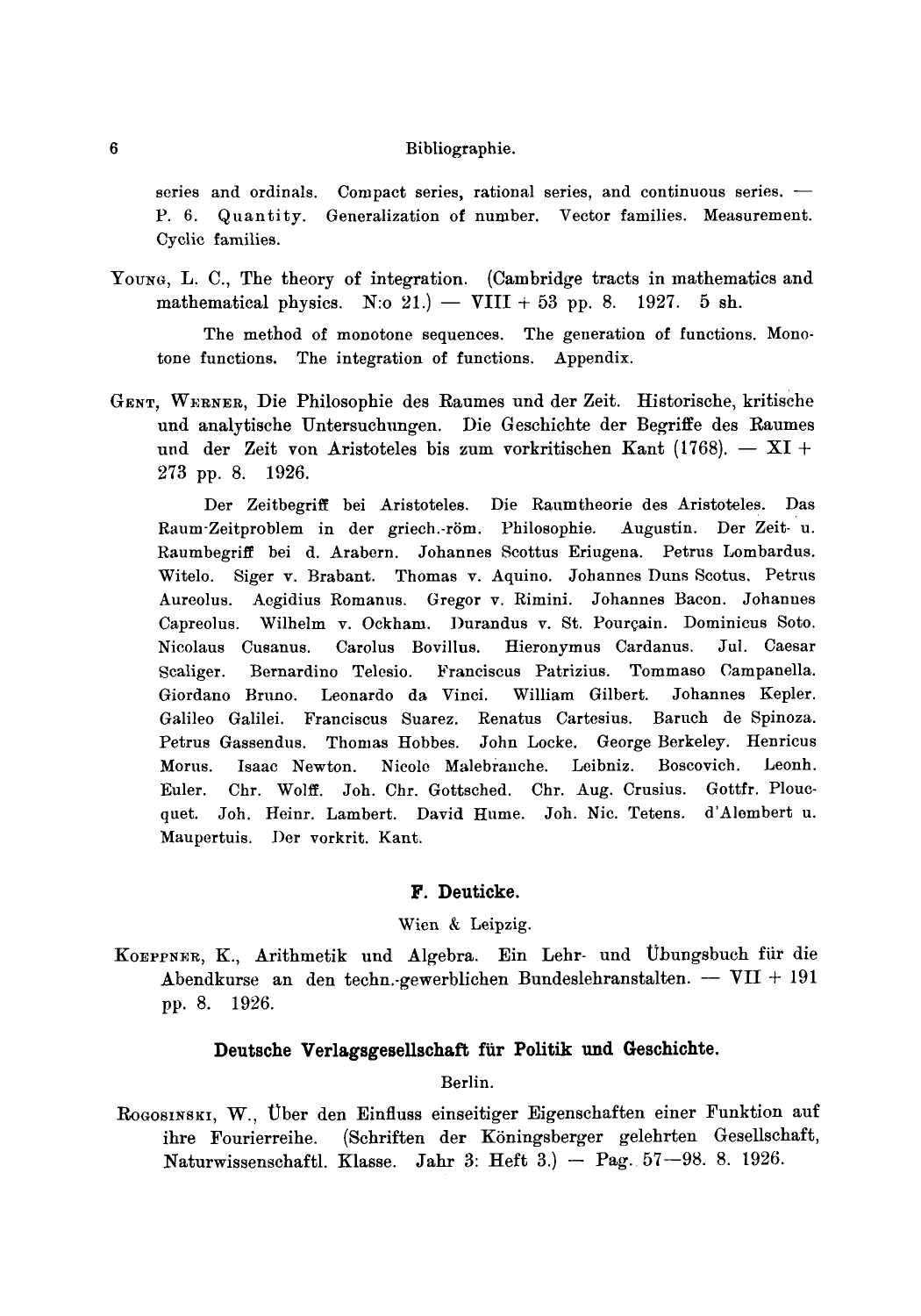# Dieterichsche Universitäts-Buchdruckerei (W. Fr. Kaestner).

Göttingen.

BRAUER, RICH., Über die Darstellung der Drehungsgruppe durch Gruppen linearer Substitutionen. Inaugural-Dissertation... Berlin.  $-71$  pp. 8. 1925.

STRASSMANN, R., Zur Theorie der  $\pi$ -adischen Zahlen. Das Gausssche Fundamentaltheorem und die in einem  $\pi$ -adischen Körper enthaltenen Einheitswurzeln.  $-$  124 pp. 8. 1926.

Der Körper aller  $\pi$ -adischen algebr. Zahlen u. d. Gausssche Fundamentaltheorem. Die Theorie der ganzen Funktionen von x in einem beliebigen  $\pi$ adischen Körper  $K(\varepsilon; p)$ . Anwendungen.

#### Gaston Doin et Cie.

Paris.

VÉRONNET, A., Constitution et évolution de l'univers. Avec 29 fig. dans le texte. (Encyclopédie scientifique. Publ. sous la dir. du Dr Toulouse. Bibliothèque d'astronomie et physique céleste. Directeur: J. Mascart.) --  $XII + 475$  pp. 8. 1927.

Figures d'équilibre d'une masse liquide homogène en rotation. Conséquences cosmogoniques. Étude d'une masse héterogène en rotation. Figure de la Terre et des planètes. Equilibre phys. d'un astre gazeux. Gas parfaits et gaz réels. Cas d'une température uniforme. Equilibre phys. d'un astre gazeux. Cas d'une densité uniforme. Maximum de température possible. Équilibre phys. et extension de l'atmosphère d'un astre gazeux. Comètes. Étoiles géantes. Entretien de la chaleur solaire. Age du Soleil et de la Terre. Évolution du Soleil et des étoiles. Évol. corrélative de la Terre. Étude de la condensation et de la formation des astres dans une nébuleuse indéfinie. Détermination de la température de formation des astres. Relations entre le temps et la température de formation. Étude de la formation et de l'évol, des systèmes stellaires. Amas stellaires, étoiles nouv., étoiles géantes, nébuleuses spirales. Formation des systèmes planétaires. Déviation produites par les étoiles voisines. Action de la résistance du milieu. Étude crit. des hypothèses cosmogon. modernes.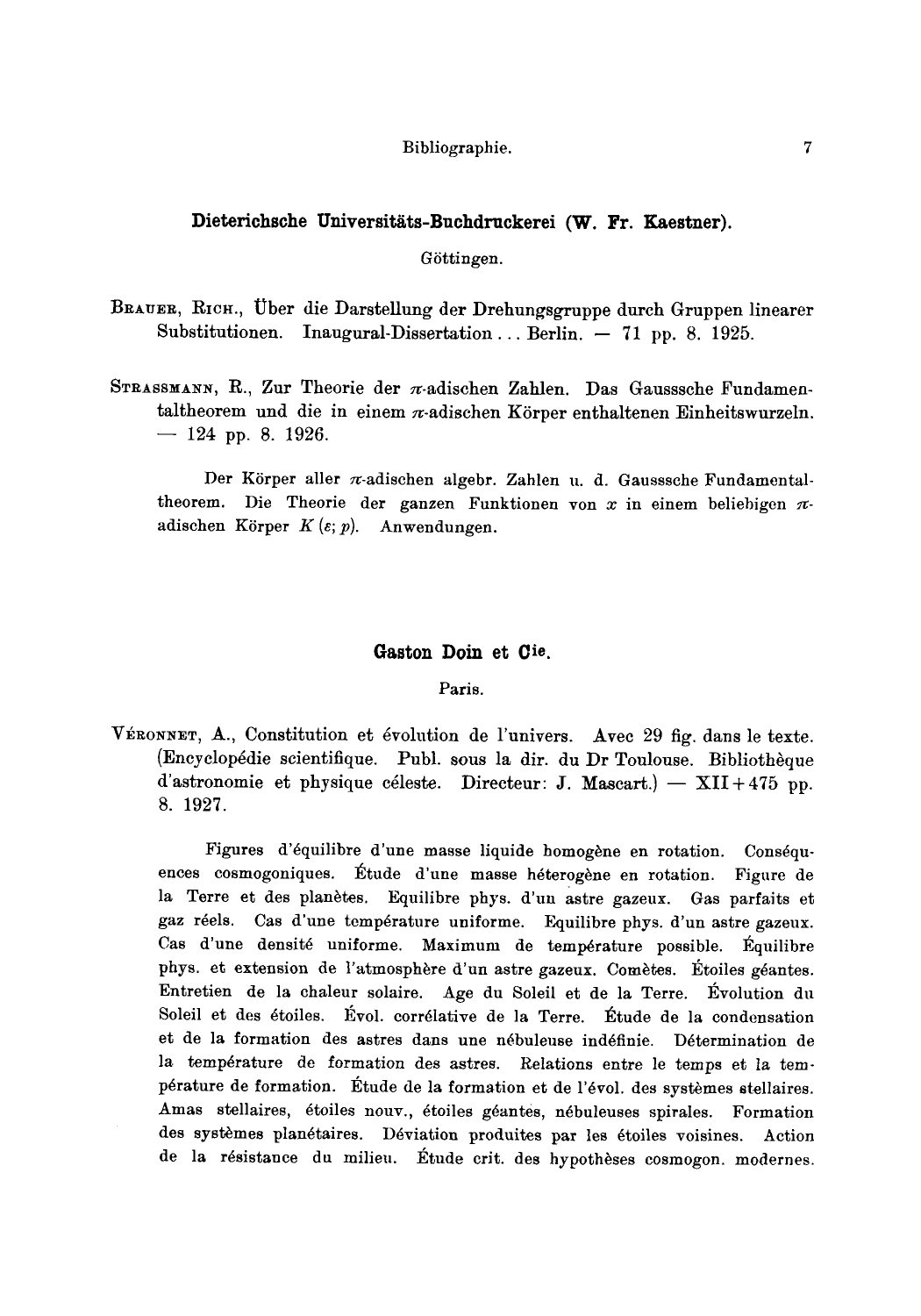#### **Franckh'sche Verlagshandlung.**

Stuttgart.

Mathematik-Büchlein. Ein Jahrbuch der Mathematik. Mit Beiträgen von W. AHRENS, W. BLOCH, K. GRELLING, R. JACKI, P. KIRCHBERGER, F. LÖW, H. SIMON. Herausg. von W. BLOCK. Jahrg.  $2. -79$  pp. 8. 1926.

P. KIRCHBERGER, Felix Klein; W. AHRENS, Nichtmathematiker u. mathemat. Erlebnisse; F. Löw, Entsteh. unseres Zahlensystems u. unserer Ziffernschrift; P. KIRCHBERGER, Zahlensysteme; K. GRELLING, Das Unendliche in d. Mathematik; H. SIMON, Arithmet. Entdeckungen auf d. Schachbrett u. Verwandtes; R. JACKr, Nomographie.

# **Fr. Frommanns Verlag (H. Kurtz).**

Strassburg.

BETSCH, CHRISTIAN, Fiktionen in der Mathematik.  $-$  XXIV + 372 pp. 8. 1926.

1. Zur Theorie d. Fiktionen. Die Fiktionen nach H. Vaihingers Phil. des Als-Ob. Die Grundlagen d. Vaihingerschen Fiktionslehre. Was ist wirklich? Krit. Stellungnahme verschied. Autoren zu Vaihingers Wirklichkeitsbegriff. Abgrenzung des Wirklichen in d. verschied, philosoph. Systemen. Die empirist. Wirklichk. u. d. mathemat. Existenz. Was ist Wahrheit? Zur Kritik d. Vaihingerschen Fiktionsbegriffs. Stellungnahme zum Vorhergehenden, verschied. mögl. Formen d. Fiktionsbegriffs.

2. Fiktionen in d. Mathematik. Die mathemat. Fiktionen in d. Philos. des Als-Ob. Grundbegriffe d. Geom. Vergleich verschiedener geometr. Systeme unter d. Gesichtspunkt d. Transformationsgruppe. Die natiirl. Zahlen, Erweiterungen d. Zahlbegriffs. Das Unendliche in d. Mathem. Die Mengenlehre.

# **Gauthiers-Villars.**

Paris.

BRICARD, R., Leçons de cinématique. T. 2. Cinématique appliquée.  $-VII+352$ pp. 8. 1927.

Livre 4. Mécanismes. Généralités. Engrenages. Trains d'engrenages. Courbes roulantes. Cames. Systèmes articulés. Rôle du frottement de glissement dans les mécanismes. Intégrateurs mécaniques. 5. Notes et études diverses.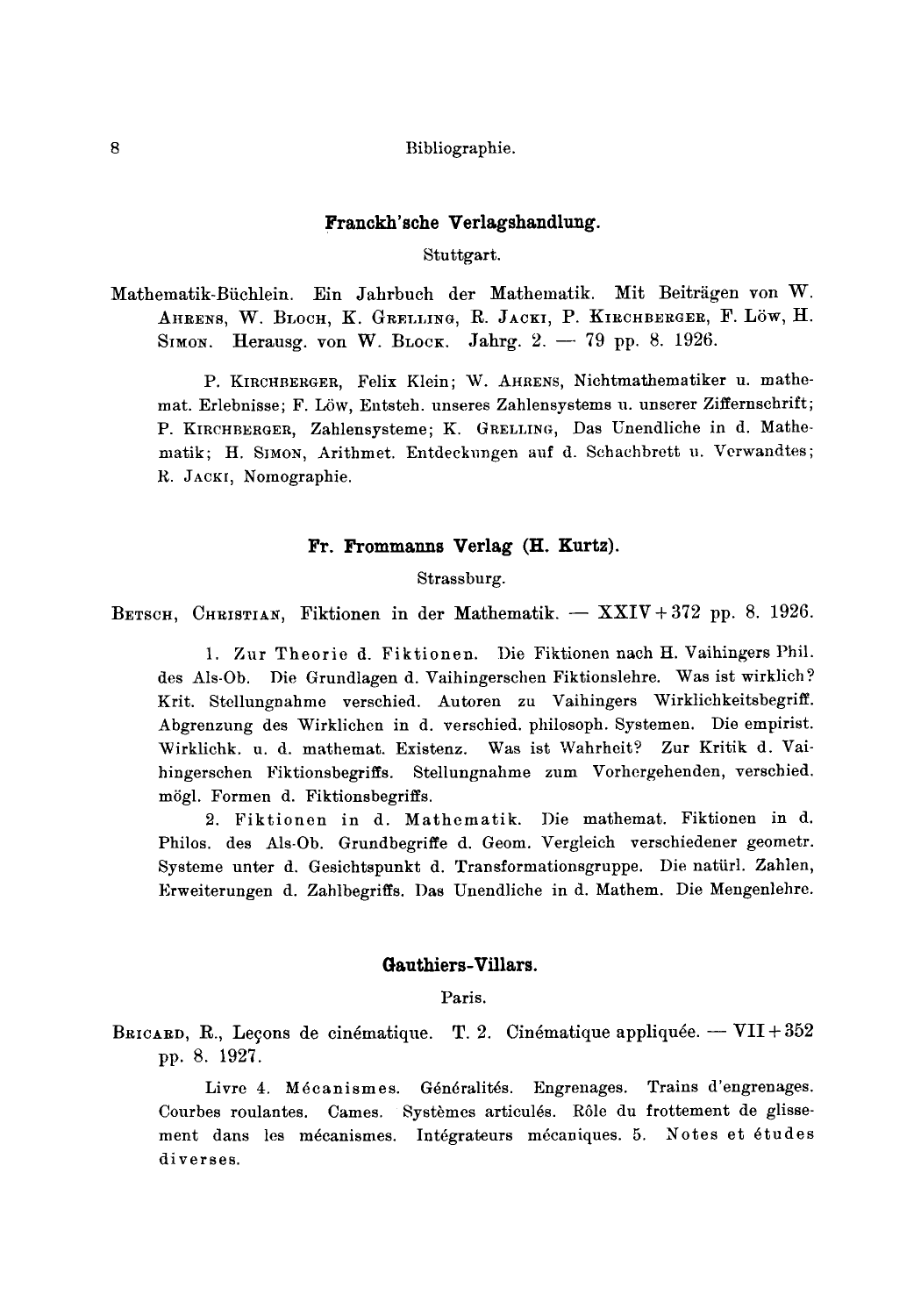NÖRLUND, N. E., Lecons sur les séries d'interpolation. Rédigées par R. LAGRANGE. (Collection de monographies sur la théorie des fonctions publ. sous la direction de Émile Borel.) -- VII+236 pp. 8. 1926.

La formule d'interpolation de Newton. La série d'interpolation de Stirling. L'ordre de la série de Taylor sur son cercle de convergence. L'intégrale de Laplace et la série de Stirling. La série d'interpolation de Newton. La série de facult6s.

## Hugo Gebers förlag.

Stockholm.

Vetenskapen och livet. Magasin för vetenskaperna och deras tillämpningar i det moderna livet. Arg. 11: No. 11 (November 1926).

Bl. a.: En konstgjord sjö som vattenreservoar. Världens största undervattensbåt. Solen är f. n. i uppror. Radiointressenternas utställning. Stjärnhimlen i november. Egendoml. upptäckter vid bildradiering.

 $\rightarrow$   $-$ , Årg. 11: No. 12 (december 1926).

Bl. a.: Har ljuset tyngd? Paulininstrumentet. Jorden skälver. I planetariatet projicieras hela himlen med himlakropparnas rörelser. Radion 0. amatörerna. Stjärnhimlen i december.

- GANELIUS, Bror, Skapande fantasi och sjuka skalder. Tegnér och Fröding. Med illustr.  $-$  VIII + 349 pp. 8. 1927.
	- 1. Till ingivelsens psykologi. 2. Tegnér.
- SVEDBERG, THE, Arbetets dekadens. Naturvetenskapliga essayer. 2:a tillök. uppl. Med illustr.  $-175$  pp. 8. 1920.

Arbetets dekadens. Köld. Molekyler o. atomer. Berzelianska grundämnen o. radioelement. Mod. transmutationsförsök. Tid, rum o. rörelse. Kristallinska vätskor o. flytande kristaller. Kolloiderna. Ljusreaktioner.

## **C. W. K. Gleerup.**

Lund.

NEWTON, ISAAC, Naturvetenskapens matematiska principer, Svensk övers. av C. V. L. CHARLIER. 1:a boken. Appendix: Analytiska notiser till Newtons Principia av C. V. L. CHARLIER.  $-$  XXX+291 pp., 1 portr. 4. 1927.

2--27377. *.4cta rnathematica.* 51. Irnprim6 le 19 novembrc 1927.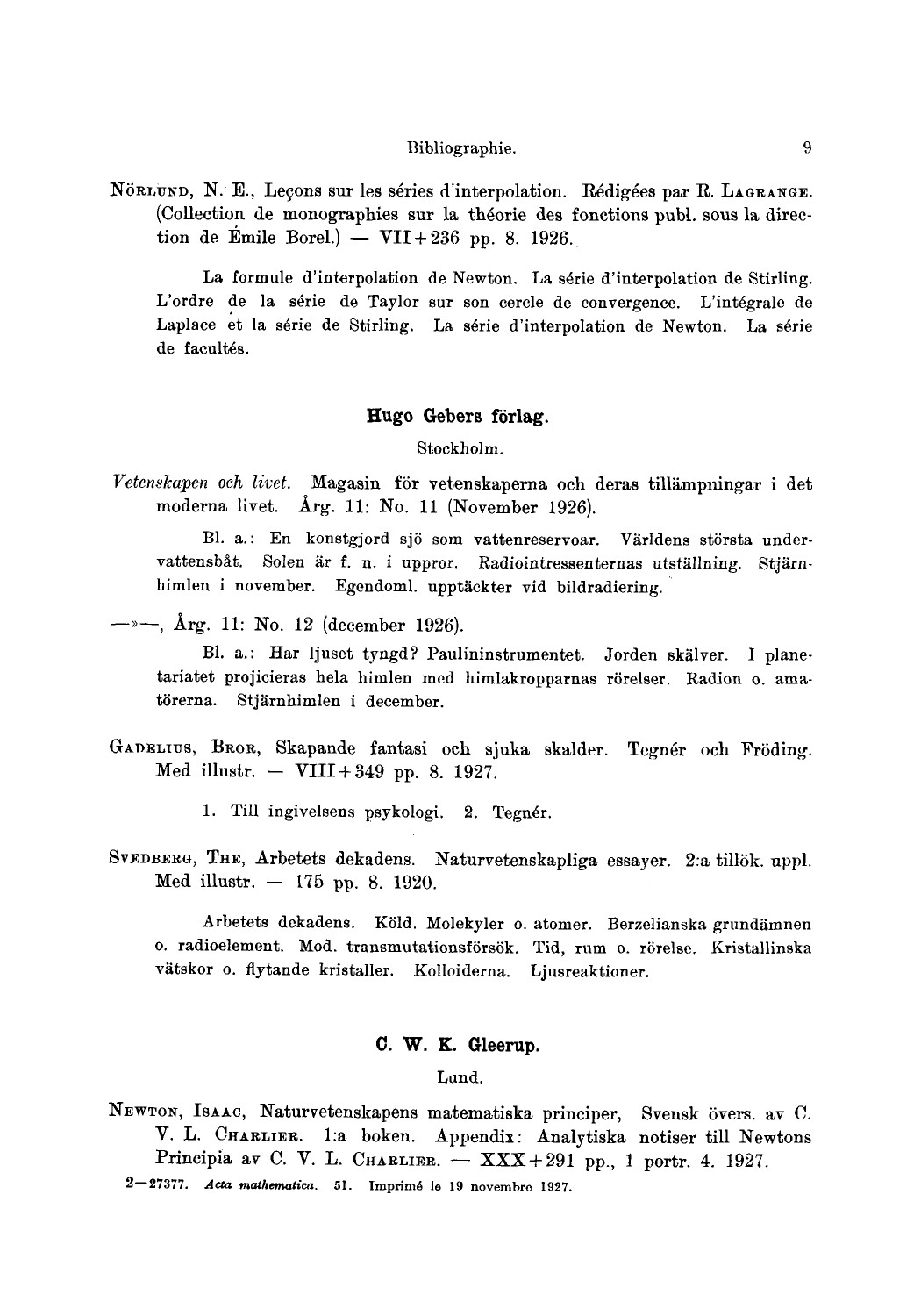Inledning. Översikt. Sammanfattn. av innehållet i sektionerna  $1-14$ . Förf:s företal till läsaren.

Definitioner. -- Axiom eller rörelselagar. -- Om kropparnas rörelser. 1. Om gränsvärden. 2. Om centripetalkrafter. 3. Rörelse i koniska sektioner. 4. Kon. sektioner med given fokus. 5. Att finna banor, då ingendera brännpunkten är given. 6. Att finna rörelsen i givna banor. 7. Om kroppars rätliniga stigande o. fallande. 8. Att finna de banor i vilka kroppar röra sig påverkade av godtyckl, centripetalkrafter. 9. Om kroppars rörelse i rörliga banor o. om apsidernas rörelse. 10. Om kroppars rörelse på givna ytor o. om pendelrörelse. 11. Om rörelse hos kroppar, som ömsesid. påverka varandra med centripetalkrafter. 12. Om sväriska kroppars attraherande krafter. 13. Om icke sväriska kroppars attraherande krafter. 14. Om rörelsen hos mycket små kroppar, som påverkas av centipetalkrafter, riktade mot en stor kropps ensk. delar. - Appendix, av C. V. L. CHARLIER.

# Walter de Gruyter & Co.

Berlin & Leipzig.

- BECK, H., Einführung in die Axiomatik der Algebra. (Göschens Lehrbücherei, Gruppe 1. Reine Mathematik. Bd.  $6.$ ) -- X + 197 pp. 8. 1926. Zahlen u. Verkniipfungen. Punktmengen. Zahlenpaare. Matrizes. Vektoren. Lineare Gleichungen. Lineare Vektorgebilde. Bilineare u. quadrat. Formen. Proportionalität d. Matrizes. Determinanten. Unabhängigkeit u. Widerspruchslosigkeit. Der genet. Aufbau d. Algebra.
- BIEBERBACH, L., Einführung in die konforme Abbildung. 2., neubearb. Aufl. Mit 38 Fig. (Sammlung Görschen. 768.)  $- 131$  pp. 8. 1927.

Grundlegung. Lineare Funktionen. Rationale Funktionen. Allgem. Entwicklungen. Weit. Abbild. durch gegebene Funktionen. Abbildung gegebener Bereiehe. *Register.* 

HAUBDORFF, F., Mengenlehre. 2, umgearb. Aufl. Mit 12 Fig. (G5schens Lehrbücherei. 1. Gruppe. Reine Mathematik. Bd. 7.)  $-$  285 pp. 8. 1927.

Mengen u. ihre Verkniipfungen. Kardinalzahlen. Ordnungstypen. Ordnungszahlen. Mengensysteme. Punktmengen. Punktmengen u. Ordnungszahlen. Abbildung zweier Räume. Reelle Funktionen.

# **J. Hermann.**

Paris.

CHWOLSON, O. D., Traité de physique. Ouvrage trad. sur l'édition russe. Edition revue et considérablement augmentée par l'auteur. Forme supplementaire.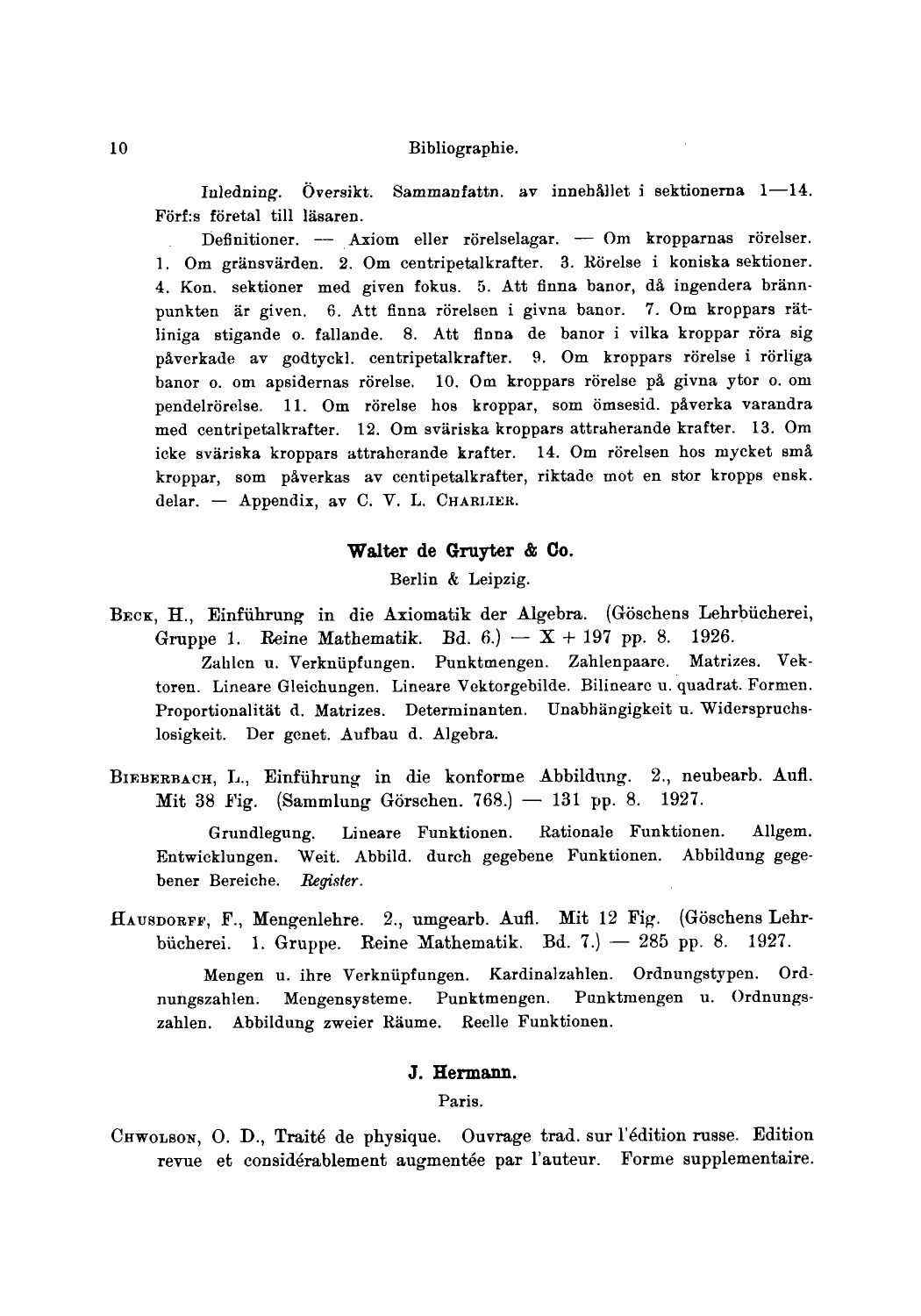La physique de 1914 à 1926. P. 1. Trad. du russe par A. Corvisy.  $-$ 340 pp. 8. 1927. Fr.  $63:$ -

La charge et la masse de l'électron, théorie des quanta. Structure de l'atome avec  $Z > 1$ . Étude des spectres de lignes. Les rayons X. Spectres de bandes. Rayons ultra-violets et infra-rouges. Excitations et ionisation des gaz par les chocs des électrons.

HADAMARD, J., Cours d'analyse professé à l'École polytechnique.  $-$  XXXII + pp. 337--624. 8. 1927.

4. Applic. géométr. du calcul différentiel. Théorie du contact. Théorie des enveloppes. Propriétés infinitésimales des courbes. Propriétés infinitésimales des surfaces. Représentations des surfaces les unes sur les autres. 5. Applications géométr, des intégrales multiples. Aire d'une surface courbe. Formules d'Ostrogradzky, de Riemann, de Stokes. Inteprétation des formules précédentes dans les champs de vecteurs. Extension aux champs à discontinuités. Différentiation des intégrales multiples dans le cas des frontières variables. 6. Règles de calcul élémentaires rel. aux équations différentielles. Équations différ, du premier ordre que l'on sait intégrer. Équations d'ordre supér, et systèmes. Équations différ, linéaires à coefficients constants.

# Carl Heymanns Verlag.

Berlin.

MOSZKOWSKI, ALEXANDER, Der Abbau des »Unendlich». Eine erkenntnistheoretisehe Untersuchung. (Bibliothek fiir Philosophic. Herausg. yon L. Stein. Bd. 27. Beilage zu Heft  $1-2$  des Archivs für systematische Philosophie, Bd. 19.)  $-28$  pp. 8. 1925.

#### **Industriebeamten-Verlag.**

Berlin.

SARTORIUS, G., Die Werbetechnik der Massenbewegungen. -- 111 pp. 8. 1926.

## **Astronomiska observatorium.**

Lund.

Festskrift tillägnad C. V. L. Charlier på hans 65-årsdag den 1 april 1927 av lärjungar. (Meddelanden från Lunds astronomiska observatorium. Ser. 2: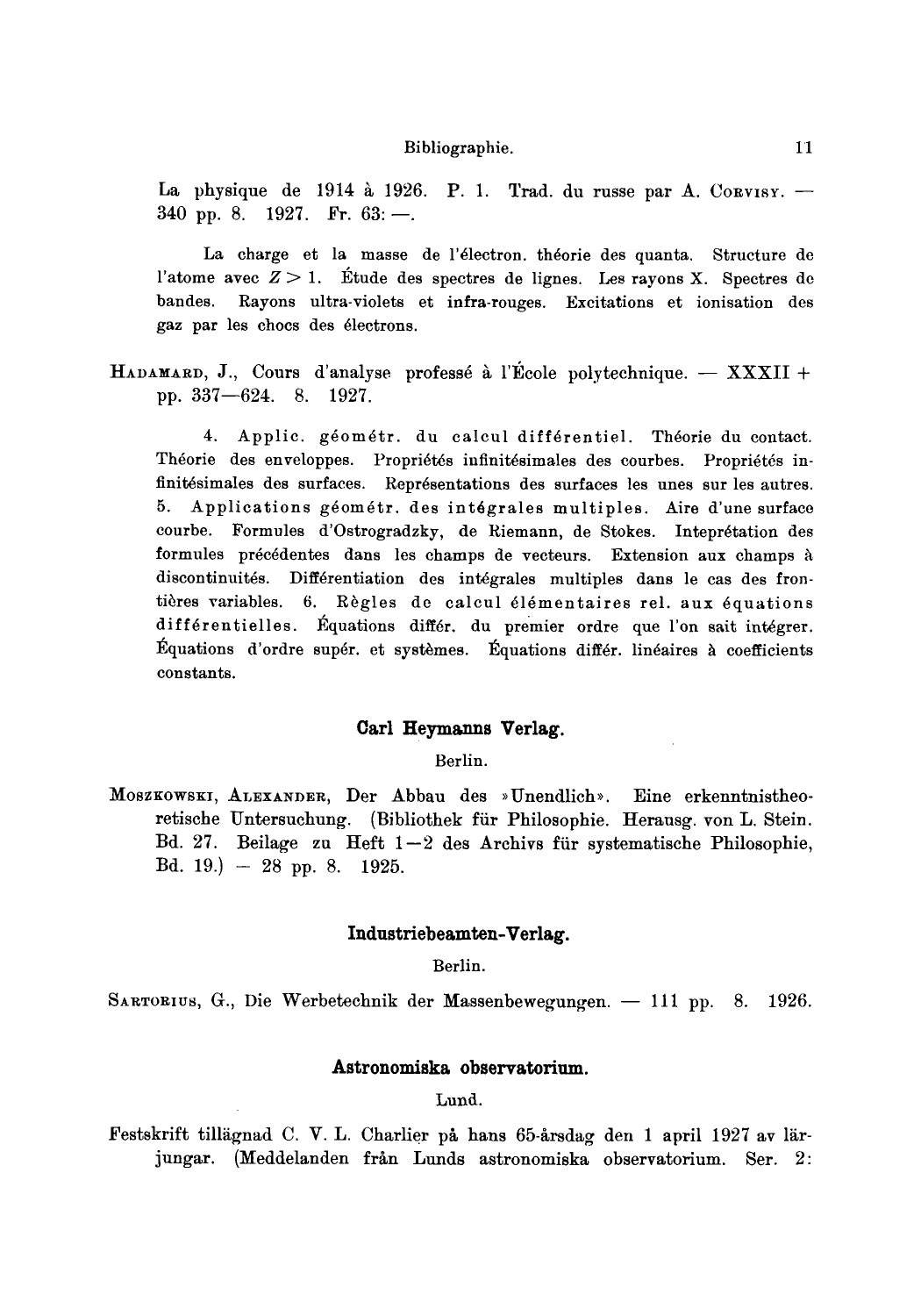Bd. 5: N:o  $41-50$ .)  $-$  [7], 20, 15, 86, 16, 13, 35, 60, 8, 9, 97, 17, 23, 8, 20, 12 pp. 8. 1927.

GYLLENBERG, W., A method to determine the dispersion in the absolute magnitudes of the stars fr. a study of their proper motions.  $-$  GYLLENBERG, W., An attempt to make a statist, separation of giant and dwarf stars fr. a study of the proper motion distribution.  $-$  WICKSELL, S. D., Sex proportion and parental age...  $-$  BLOCK, H. G., Sur l'équation intégr. de la couronne solaire.  $-$  ROBB, R. A., The determination of the absolute magnitudes of the sub-classes of spectral type B stars from proper motions and radial velocities. -- LUNDAHL, C. F., Contrib. to statist. mechanics based on the law of Newton. Analyt. development of the collision-function.  $-$  MALMQUIST, K. G., A method of determining the arrangement in space of the stars.  $-$  AMBOLT, N. P., Meridianbeobacht. v. 110 veränderl. Sternen. RASMUSON, N. H., A new research on the Scorpio-Centaurus-cluster. - OHLSSON, JOHN, A review of stellar dynamics together with research on steady stellar systems in dynam, equilibrium. -- CORLIN, A., A study of stellar motions in the direction of the centre of the local star cluster and in the opposite direction.  $-$  HUFNAGEL, L., Ub. d. räuml. Geschwindigkeitsverteilung d. Sterne zwischen 9. u. 14. Grösse.  $-$  FÄNGE, B., The absolute luminosities of bright stars of diff. colour indices.  $-$  LINDERS, F. J., Zur Kenntnis d. Kopfmasse in Schweden. - LUNDAHL, C. F., Üb. d. Form d. Gewichtsgleich. in d. Methode d. kleinsten Quadrate i. Falle, dass d. Bcobachtungen v. einander abhängig sind.

#### **Macmillan & Co., Limited.**

London.

MACROBERT, THOMAS M., Functions of a complex variable.  $-$  XIV + 298 pp. 8. 1925. 12 sh.

Complex numbers. Funct. of a complex variable. Holomorphic functions. Integration. Convergence of series; Taylor's and Laurent's series. Uniformly convergent series: infinite products. Various summations and expansions. Gamma functions. Integrals of meromorphic and multiform functions: elliptic integrals. Weierstrassian elliptic functions. Jacobian elliptic functions. Linear differ, equations. Regular integrals of linear differential equations. Legendre's and Bessel's equations: equations of Fuchsian type. Solution of differential equations by definite integrals.

SILBERSTEIN, L., The theory of relativity. 2d ed., enlarged.  $-$  X + 563 pp. 8. 1924. 25 sh.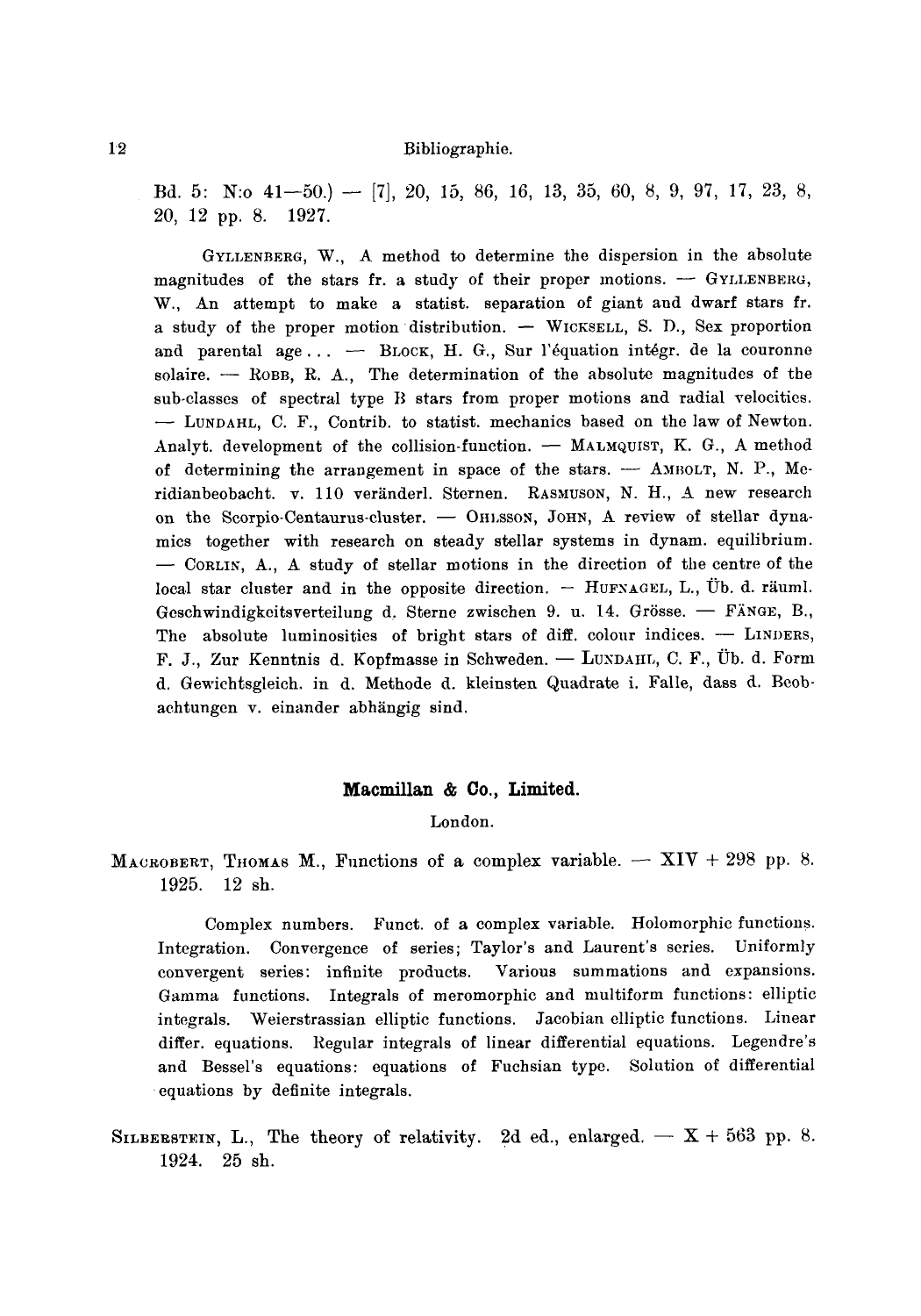Classical relativity. Maxwell's equations for moving media and Fresnel's dragging coefficient. Lorentz's equations. Theorem of corresponding states. Second-order diffcultics. The contraction hypothesis. Lorentz's generalized theory. Einstein's definition of simultaneity. Principles of relativity and of constant light-velocity. The Lorentz transformation. Various representations of the Lorentz transformation. Composition of velocities and the Lorentz group. Fourvectors of phys. quaternions. Dynamics of a particle. Fundamental electromagnetic equations. Electromagn. stress, energy and momentum. Extension to gen. dynamics. Minkowskian electromagn, equations for ponderable media. Fundamentals of the theory of gen. relativity and gravitation. Manifolds and tensors. Geodesics of ,world-lines of free particles and light. Gravitational field equations and energy tensor of matter. Electromagnetism and gravitation. Cosmolog. speculations.

# **Noordhoff.**

Groningen.

SCHOGT, J. H., Beginselen der theoretische mechanica. Een leerboek met vraagstukken. D. 2. Massageometrie, dynamica, statica.  $-$  [4] + 260 pp. 8. 1927.

Afd. 5. Zwaartepunten. Integraalrekening. Zwaartepunten. Traagheidsmomenten. 6. Dynamica. Dynamica v. bet stoffelijke punt. Snelheidsdistributies in vaste lichamen. Dynamica d. vaste lichamen. Stootkrachten en botsing. Statica. Evenwichtsvoorwaarden. Werktuigen.

SCHUH, FRED., Het getalbegrip, in het bijzonder, het onmeetbare getal, met toepassingen op de algebra, de differentiaal- en de integraalrekening. Met 457 vraagstukken. (Noordhoff's verzameling van wiskundige werken. Deel 13.) --  $XX + 286$  pp. 8. 1927.

Algem. beschouwingen over stelsel v. getallen. Invoering v. her gctal nul en v. de negatieve en de gebroken getallen. Invoering d. onmcetbare getallen volgens Cantor. Invoering d. onmeetbare getallen volgens Dedekind. Invoering d. onmeetbare getallen volgens Baudet. Invoering d. onmeetbare getallen volgens Weierstrass. De stelling v. de bovenste grens als grondslag v. de theorie d. varianten en d. functies. De rol v. de stelling d. bovenste grens in de differentiaalrekening. Invoering d. goniometr, functies met bchulp v. reeksen. Invoering d. cyclometr, end. goniometr, functies met behulp v. integralen. Vergelijkende beschouwingen ov. de theorieën v. het onmeetbare getal.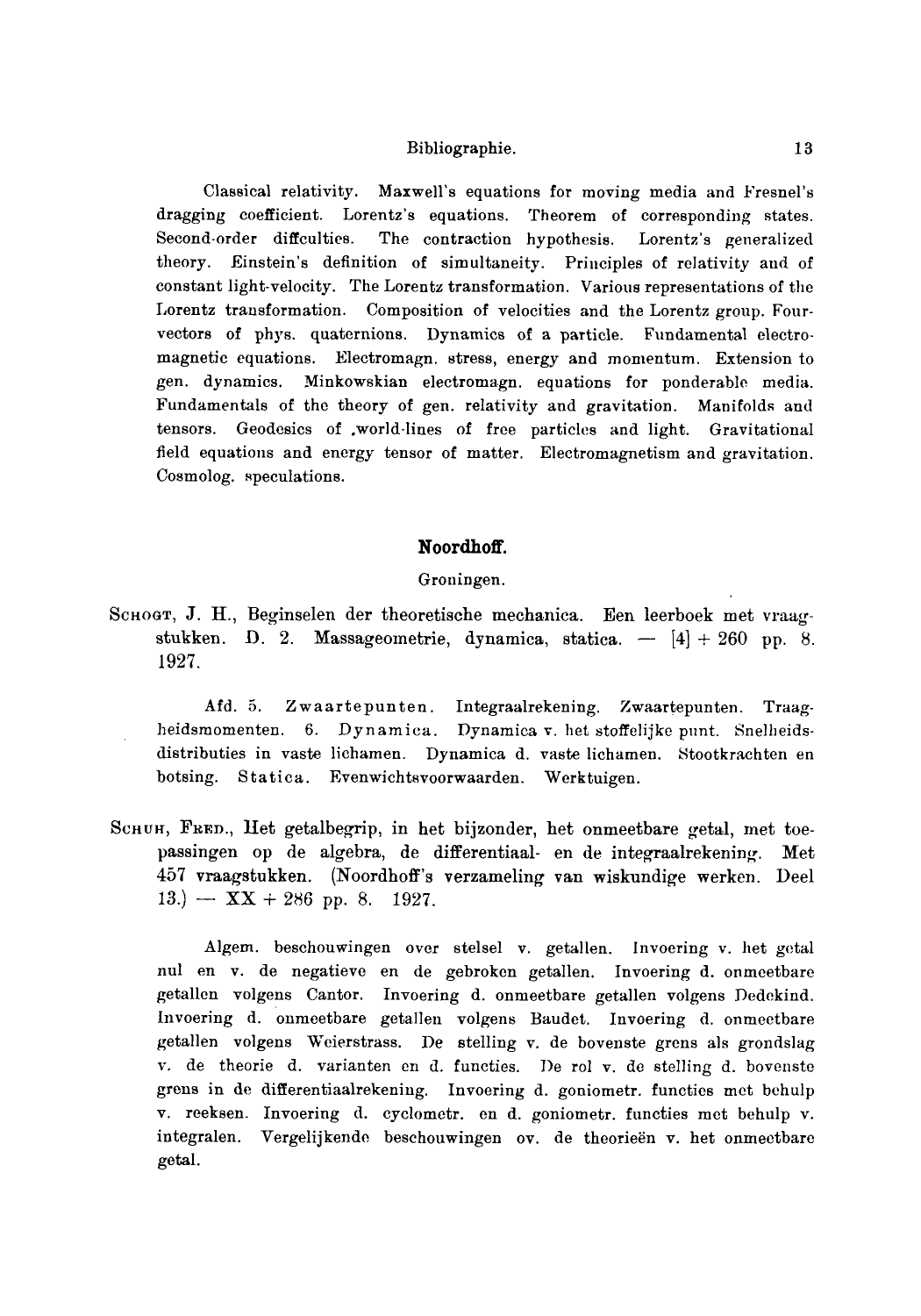- SCHUH, F., Supplement 1926 op het 2. deel van de Vraagstukken over differentiaal- en integraalrekening en over analytische en beschrijvende meetkunde. In het bijzonder met het oog op het examen wiskunde kv. -- pp.  $277-$ *296.* 8. 1927.
- VRIES,  $H_K$  DE,  $\&$  WIJDENES, P., Leerboek der beschrijvende meetkunde. D. 1.5. druk van yon Pesch-Wijdenes leerboek der beschrijvende meetkunde. Met 151 fig. in den tekst en 40 op nitslaande platen.  $-161$  pp. 8. 1927.

Inleiding; punt, lijn en vlak. Snijding v. lijnen en vlakken. Omwentelen v. lijnen en vlakken en het veranderen van projektievlakken. Hoeken v. lijnen en vlakken. Afstanden v. punten, lijnen en vlakken. De drievlakshoek. Veelvlakken. Cylinder en kegel. De bol.

## **University of Oregon Press.**

Eugene, U. S. A.

SMAIL, LLOYD, L., History and Synopsis of the theory of summable infinite processes. -  $VI + 175$  pp. 8. 1925.

# **G. P. Paravia & C.**

Torino.

FANO, G., Lezioni di geometria descrittiva date nel R. Politecnico di Torino. Con 123 tavole comprendenti 405 figure.  $3^*$  edizione. -- XIX + 461 pp. & Tavole.

Metodi di rappresentazione. Ricapitolazione di alcune nozioni di geometria proiettiva. Metodo della proiezione centrale. Metodo delle proiezioni ortogonali. Metodo della proiezioni quotate. Elementi della teoria delle ombre. Elementi di prospettiva. Rappresentazione delle linee e superficie in geometria descrittiva e risoluzione dei prineip, problemi a cui esse danno luogo. Nozioni gen. sulle linee e sulle superficie. Rappresentazione delle linee e delle superficie in geom. descrittiva. Coni e cilindri. Le quadriche. Superficie rigate. Superficie di rotazione. L'elica e gli elicoidi. Rappresentazioni di alcuni apparecchi per costruzioni in pictra da taglio.

# Karl **Prochaska.**

Tesehen.

HAHN, H., Uber Folgen linearer Operationen. (Aus: Monatshefte für Mathematik und Physik. Bd. 32.  $1922.$   $- 88$  pp. 8.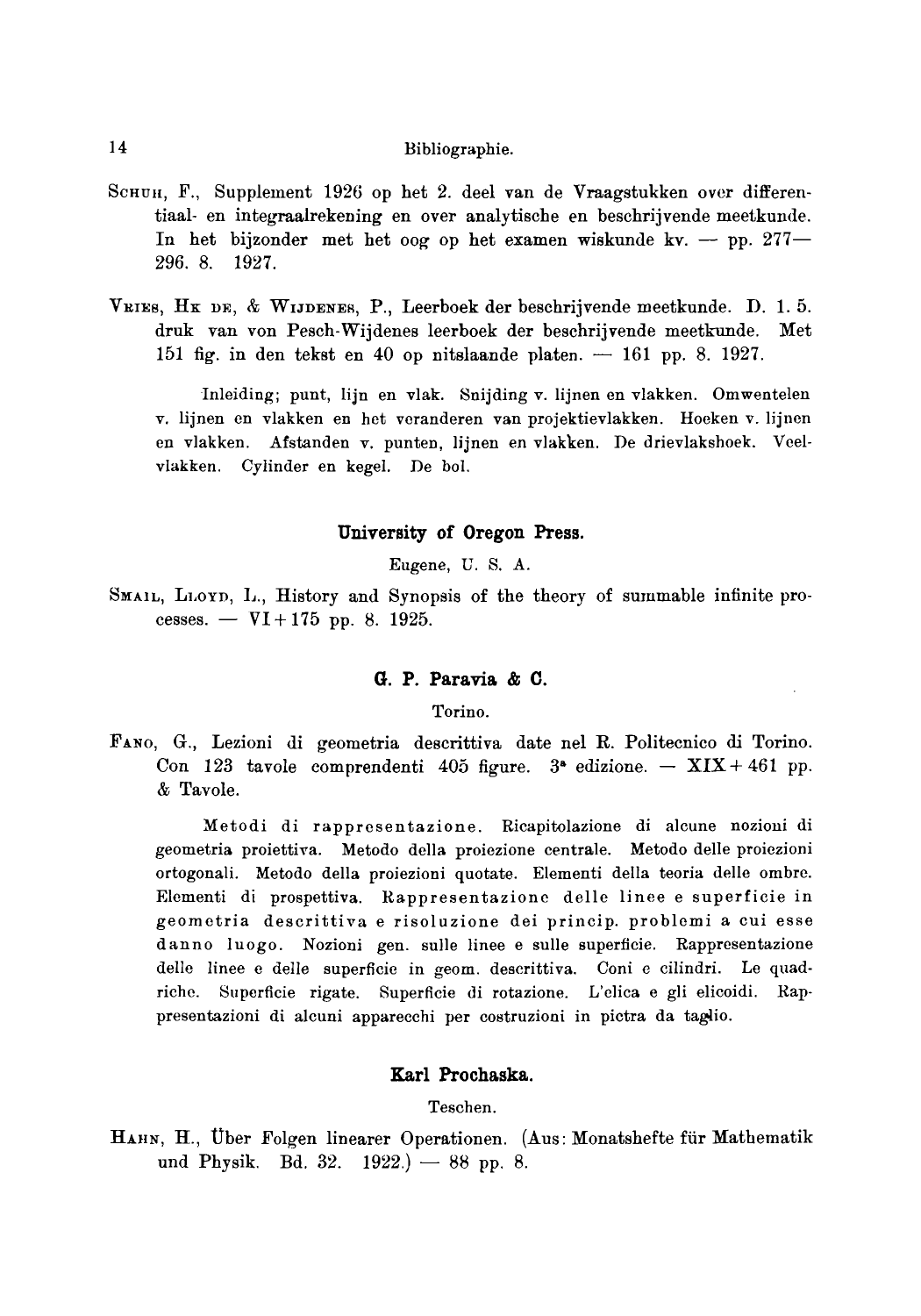## **Benj. H. Sanborn & Co.**

Chicago, New York & Boston.

DICKSON, L. E., Modern algebraic theories.  $- IX + 276$  pp. 8. 1926. \$ 3:50  $(15 \text{ sh.}).$ 

Introd. to algebraic invariants. Further theory of covariants of binary forms. Matrices, bilinear forms, linear equations. Quadratic and Hermitian forms, symmetric and Hermitian bilinear forms. Theory of linear transformations, invariant factors and elementary divisors. Pairs of bilinear, quadratic, and Hermitian forms. First principles of groups of substitutions. Fields, reducible and irreducible functions. Group of an equation for a given field. Equations solvable by radicals. Constructions with ruler and compasses. Reduction of equations to normal forms. Groups of the regular solids; quintic equations. Representations of a finite group as a linear group; group characters.

## **C. B. Schwetschke & Sohn.**

Berlin.

JALLER, ARTHUR, Doppeldenken. Grundlagen einer neuen Weltanschauung. -VII + 204 pp. 8. 1926.

Denken. Leben. Materie u. Energie. Das Kausalgesetz. Philosophie. Welt. Freiheit. Kausalität u. Sittlichkeit. Tat- u. Ideenleben. Der Konflikt in d. sittl. Welt. Erfahrung u. Nicht-Erfahrung.

# Julius **Springer.**

Berlin.

Handbuch der Physik. Unter redaktioneller Mitwirkung von R. GRAMMEL, F. HENNING, H. KONEN, H. THIRRING, F. TRENDELENBURG, W. WESTPHAL herausg. von H. GEIGER und K. SCHEEL, Bd. 7. Mechanik der flüssigen und gasförmigen Körper. Bearb. von J. ACKERET, A. BETZ, PH. FORCHHEIMER, A. GYEMANT, L. HOPF, M. LAGALLY. Red. von R. GRAMMEL. Mit 290  $Abbild. -XI + 414 pp. 8. 1927.$ 

Ideale Flüssigkeiten. Von M. LAGALLY. - Zähe Flüssigkeiten. Von L. HOPF. -- Wasserströmungen. Von P. FORCHHEIMER. -- Tragflügel u. hydraulische Maschinen. Von A. BETZ. - Gasdynamik. Von J. ACKERET. -- Kapillarität. Von A. GYEMANT.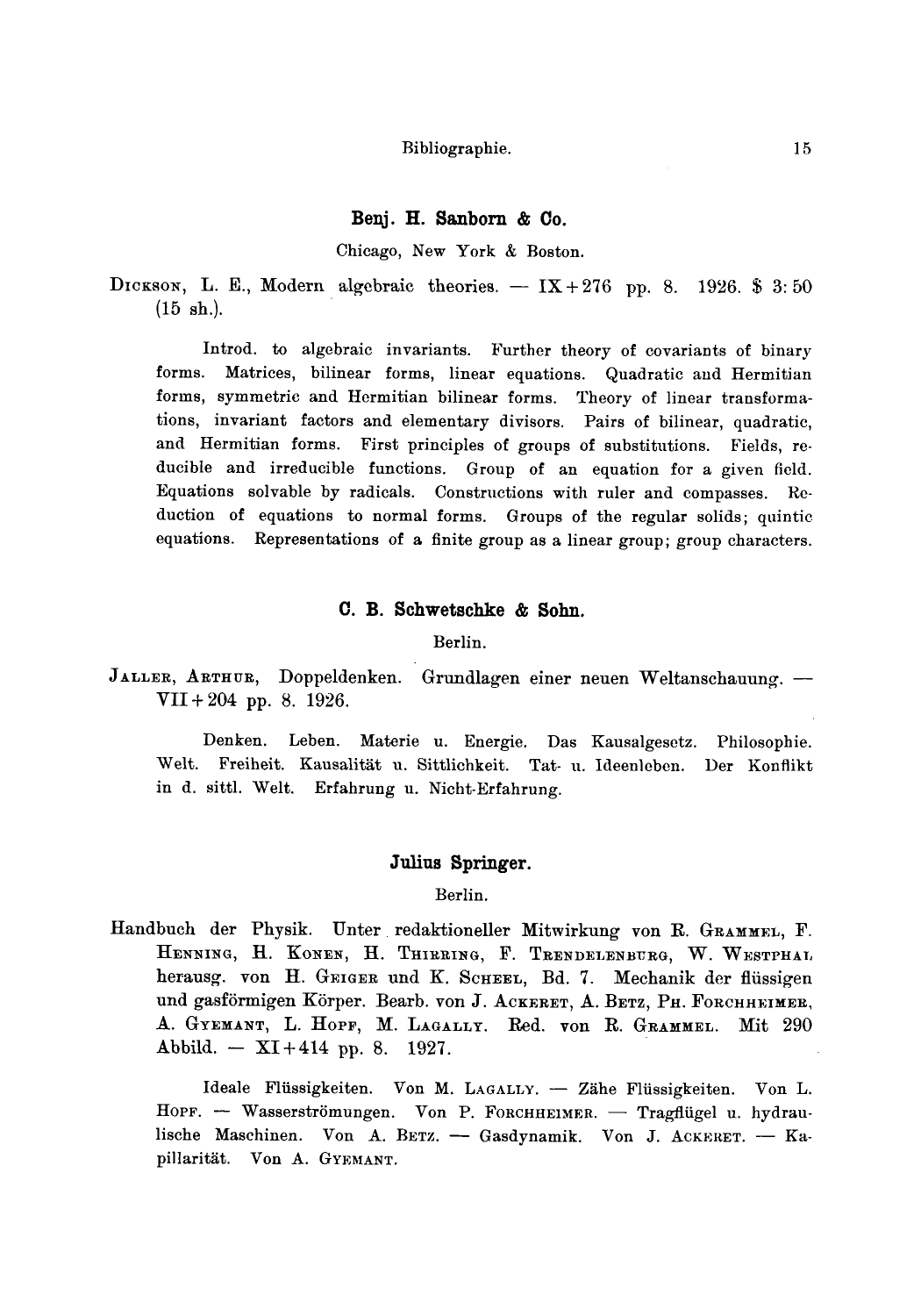MISES, RICHARD VON, Fluglehre. Vorträge über Theorie und Berechnung der Flugzeuge in elementarer Darstellung. 3., stark erweit. Aufl. Mit 192 Textabbild. -  $VI + 322$  pp. 8. 1926.

Einleitung. Allgem. üb. Luftkräfte. Luftwiderstand. Die Tragfläche. Der motorlose Flug. Die Luftschraube. Der Motor. Zusammenwirken v. Tragfläche, Steuerung, Stabilität u. Stabilisierung. Luftschraube u. Motor. Abflug u. Landung. Fragen d. Luftverkehrs.

NEUGEBAUER, O., Die Gundlagen der ägyptischen Bruchrechnung. - 45 pp. 4. 1926. Mit 6 Tafeln.

Die begriffl. Grundlagen d. ägypt. Mathematik. Die ganzen Zahlen. Die elementaren Rechenoperationen. Brüche. Zur übrigen Mathem. d. Ägypter. Der allgem. Charakter d. ägypt. Mathematik.

Die ägypt. Bruchrechnung. Vorbemerkungen. Der erste Teil d. 2/n-Tabelle. Die erste art v. skm-Rechnung. Das Rechnen mit Brüchen. Die Ausnahmezahlen. Die 2/3-Tabelle. Zusammenfassuug. Zur Entstehungsgesch. der  $2/n$ -Tabelle.

Anhang. Tafeln.

#### Institut de mathématiques de l'Université de Strasbourg.

BERGE, JACQUES, Quelques applications de l'hydrodynamique. Thèse présentée à la Faculté des sciences de Strasbourg...  $-71$  pp. 4.0

Dépression instantanée dans un liquide. Compression instantanée dans un liquide. Écoulement d'un liquide à travers un tube de Borda.

# B. G. Teubner.

#### Leipzig & Berlin.

BALSER, L., Sphärische Trigonometrie. Kugelgeometrie in konstruktiver Behandlung. (Mathemat.-physikalische Bibliothek. Herausg. von W. Litzmann u. A. Witting. 69.) - 52 pp. 8. 1927. Kart. 1:20.

Allgem. Eigensch. d. Kugel. Das Fernbild d. Kugel. Das Zweitafelsystem. Die Himmelskugel. Nautisches Dreieck, Seitenriss, Astronom. Dreieck. Trigonometrie. Beispiele rechtwinkliger Dreiecke. Grosskreis durch Sphär. zwei Punkte. Pol u. Polare.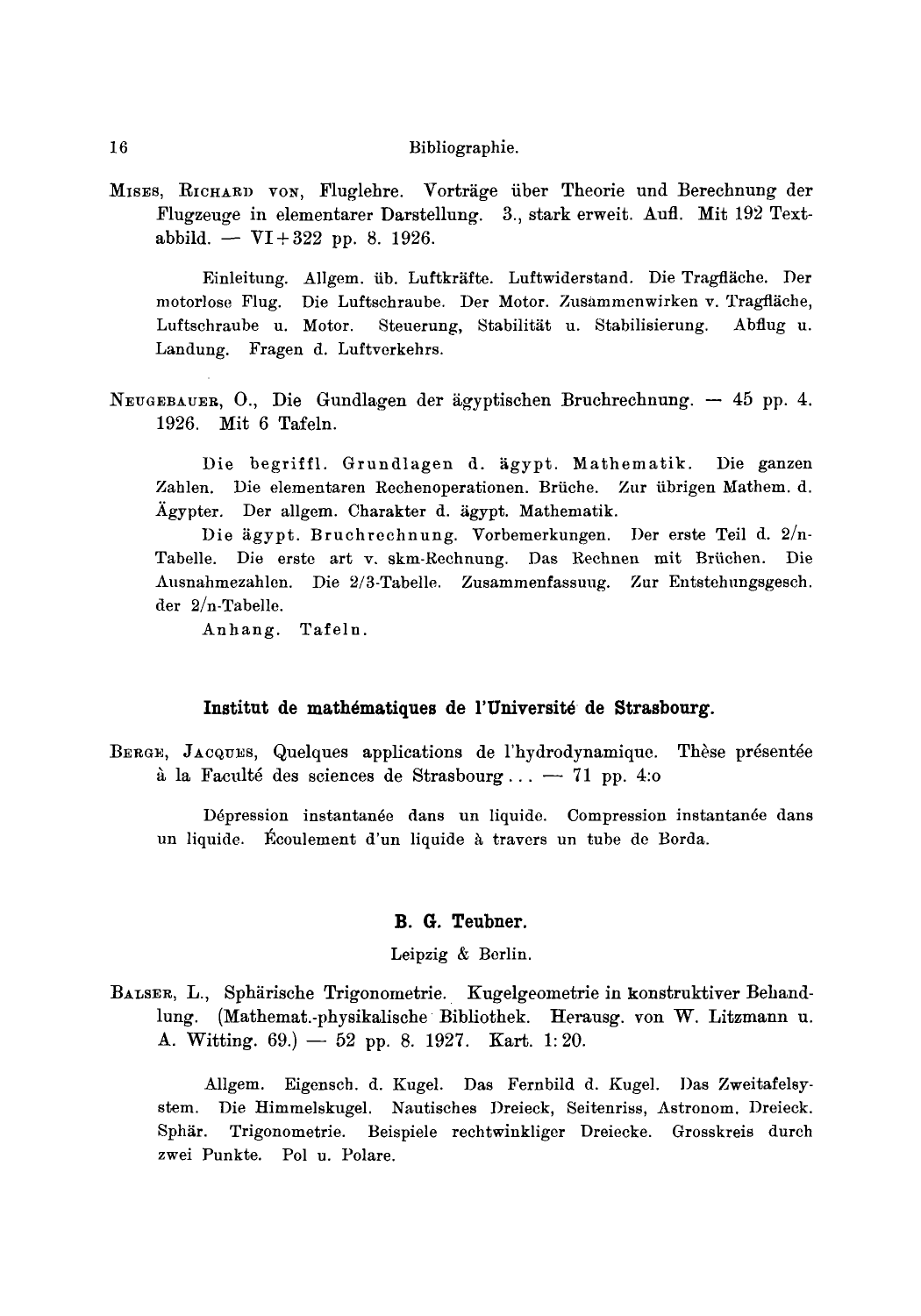BIEBERBACH, LUDWIG, Lehrbuch der Funktionentheorie. Bd. 2. Moderne Funktionentheorie. Mit 44 Fig. im Text.  $-366$  pp. 8. 1927.

Konforme Abbildung. Die ellipt. Modulfunktion. Beschränkte Funktionen. Uniformisierung. Der Picardsche Satz. Ganze Funktionen. Analyt. Fortsetzung. Die Riemannsche Zetafunktion.

COOLIDGE, J. L., Einfiihrung in die Wahrscheinlichkeitsrechnung. Deutsche Ausg. yon F. M. URBAN. (Sammlung mathematisch-physikalischer Lehrbücher. Herausg. von E. Trefftz. 24.) -- IX + 212 pp. 8. 1927.

Zweck u. Bedeut. d. Wahrscheinlichkeitsrechnung. Grundlagen d. Wahrscheinlichkeitsrechnung. Der Bernoullische Satz. Die Lehre v. d. Mittelwerten u. v. d. Dispersion. Geometr. Wahrscheinlichkeiten. Die Wahrscheinlichkeit v. Ursachen. Die Lehre v. d. Beobachtungsfehlern. Fehler bei mehreren Veränderlichen. Vermittelnde Beobachtungen. Die kinet. Gastheorie. Grundsätze d. Lebensversicherung.

ENRIQUES, F., Zur Geschichte der Logik. Grundlagen und Aufbau der Wissenschaft im Urteil der mathemathischen Denker. Deutsch von L. BIEBERBACH. (Wissenschaft und Hypothese. 26.)  $-$  V + 240 pp. 8. 1927.

Die Logik d. Alten. Der Rationalismus u. d. Entwickl. d. modernen Logik. Die moderne Reform d. Logik. Anhang: Von d. induktiven Logik z. Logik d. Wissenschaftl. Systems.

*Encyklop~idie tier mathematischen Wissenschaflen* mit Einschluss ihrer Anwendungen. Herausg. im Auftrage der Akademien der Wissenschaften zu Berlin, Göttingen, Heidelberg, Leipzig, Miinchen und Wien sowie unter Mitwirkung zahlreicher Fachgenossen. Band VI: 2 B: Heft 2. -- pp. 239-532 pp. 8. 1926.

H. KOBOLD, Stellarastronomie.

Die eharakterist. Eigenschaften. d. Sterne. Das Beobachtungsmaterial, Ergebn. d. Bearbeitung d. Beobacbtungsmaterials. Die scheinbare Verteilung d. Sterne; die Milchstrasse. Die räuml. Verteilung d. Sterne; Extinktion. Eigenbewegung d. Sterne u. d. Sonne. Besonderheiten d. Bewegungszustandes. Bewegte Sterngruppen. Bau d. Sternsystems.

R. EMDEN: Thermodynamik der Himmelskörper.

Einfache Umsätze thermischer u. mechanischer Energie. Aufbau d. Himmelskörper unter Berücksichtigung v. therm. Energie u. Gravitationsenergie. 3- 27377. *Acta mathematics.* 51. Imprim6 le 19 novembre 1927.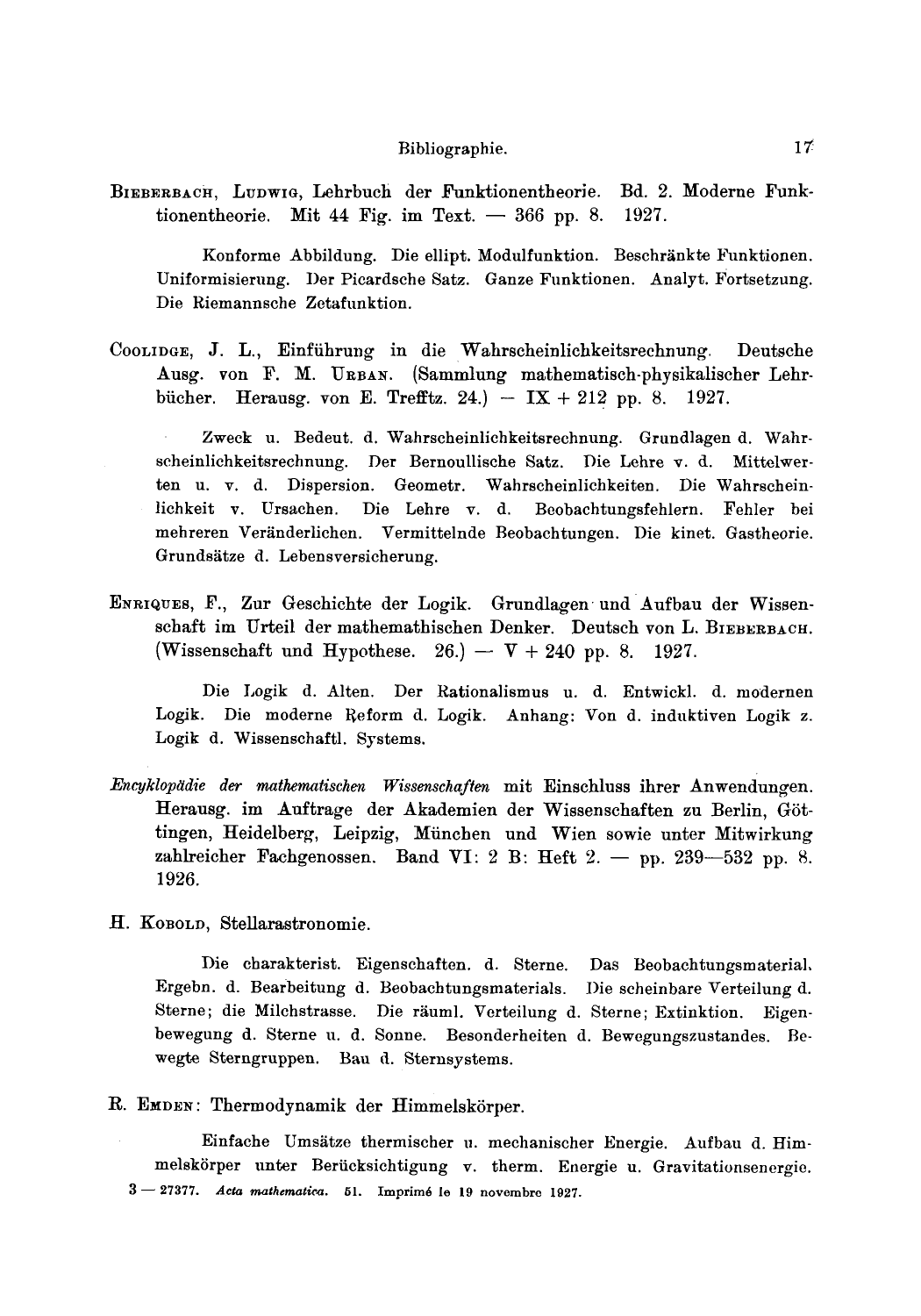Aufbau d. Himmelskörper unter Berücksichtigung v. therm. Energie, Gravitations- u. Strahlungsenergie. Eingreifen v. Quantentheorie u. Atombau.

FLAD% K., GewShnliche Differentialgleichungen. Mit 8 Fig. im Text. (Mathematisch-physikalische Bibliothek.  $72.$  -67 pp. 8. 1927.

Einleitung. Gewöhnl. Differentialgleichungen 1. Ordn. u. 1 Grades. Gewöhnl. Differentialgleich. 1. Ordn. u. höheren Grades. Gewöhnl. Differentialgleichungen. 2. Ordn. System v. zwei gewShnl. Differentialgleichungen. Der integrierende Faktor. Anhang.

- FRAENKEL, A., Zehn Vorlesungen über die Grundlegung der Mengenlehre gehalten in Kiel auf Einladung der Kant-Gesellschaft, Ortsgruppe Kiel, vom 8.-12. Juni 1925. (Wissenschaft u. Hypothese. 31.) --  $X + 182$  pp. 8. 1927.
	- Umrisse d. Cantorschen Mengenlehre. Die Antinomien d. Mengenlehre u. ihre Wirkung. Die nichtprädikativen Begriffsbildungen. Der Intuitionismus. Die Axiome d. Mengenlehre. Verschärfung d. Aussonderungsaxioms. Allgemeines u. Historisches z. Axiomensystem. Theorie d. Aquivalenz. Theorie d. Ordnung. Die endl. Mengen. Vollständigkeit, Widerspruchsfreiheit u. Unabhängigkeit d. Axiomensystems.
- GRASSMANN, HERM., Projektive Geometrie der Ebene. Unter Benutzung der Punktrechnung dargestellt. Bd. 2. Ternäres. Teil 2. Mit 259 Fig. im Text.  $-$  VI + 522 pp. 8. 1927.

Ergänzungen zum Binären. Das Scharbüschel v. Kurven 2. Ordn. u. d. Büschelschar v. Kurven 2. Klasse. Apolarität. Weiteres üb. Apolarität. Ebene Kurven 3. Ordn. Ebene Kurven 3. Klasse. Das Kegelschnittnetz, Kegelschnittgewebe u. d. zugehör. Kurven 3. Ordn. u. 3. Klasse. Bezieh. z. Kreispunktpaar. Projektives u. Metrisches.

HAUPTMANN, M., Mathematische Aufgaben aus der Technik. 89 Aufgaben mit 350 Unteraufgaben und Lösungen. Mit  $115 - V + 111$  pp. 1927. Kart. MK 3: 60.

Aus d. Gesch. d. Technik u. d. Eisens. Aus d. Stroffkunde. Aus Festigkeitslehre u. Statik d. Bauwerke. Aus d. Lehre v. d. Maschinenteilen. Aus d. Lehre v. d. Arbeits- u. Kraftmaschinen. Aus Bergbau u. Hiittenwesen. Aus Schiffs- u. Luftschiffbau. Aus Eisen- u. Briiekenbau. Aus d. Eisenbahnwesen. Aus Erd- u. Strassenbau. Aus Wasserbau, Wasserversorgung u. Kanalisation.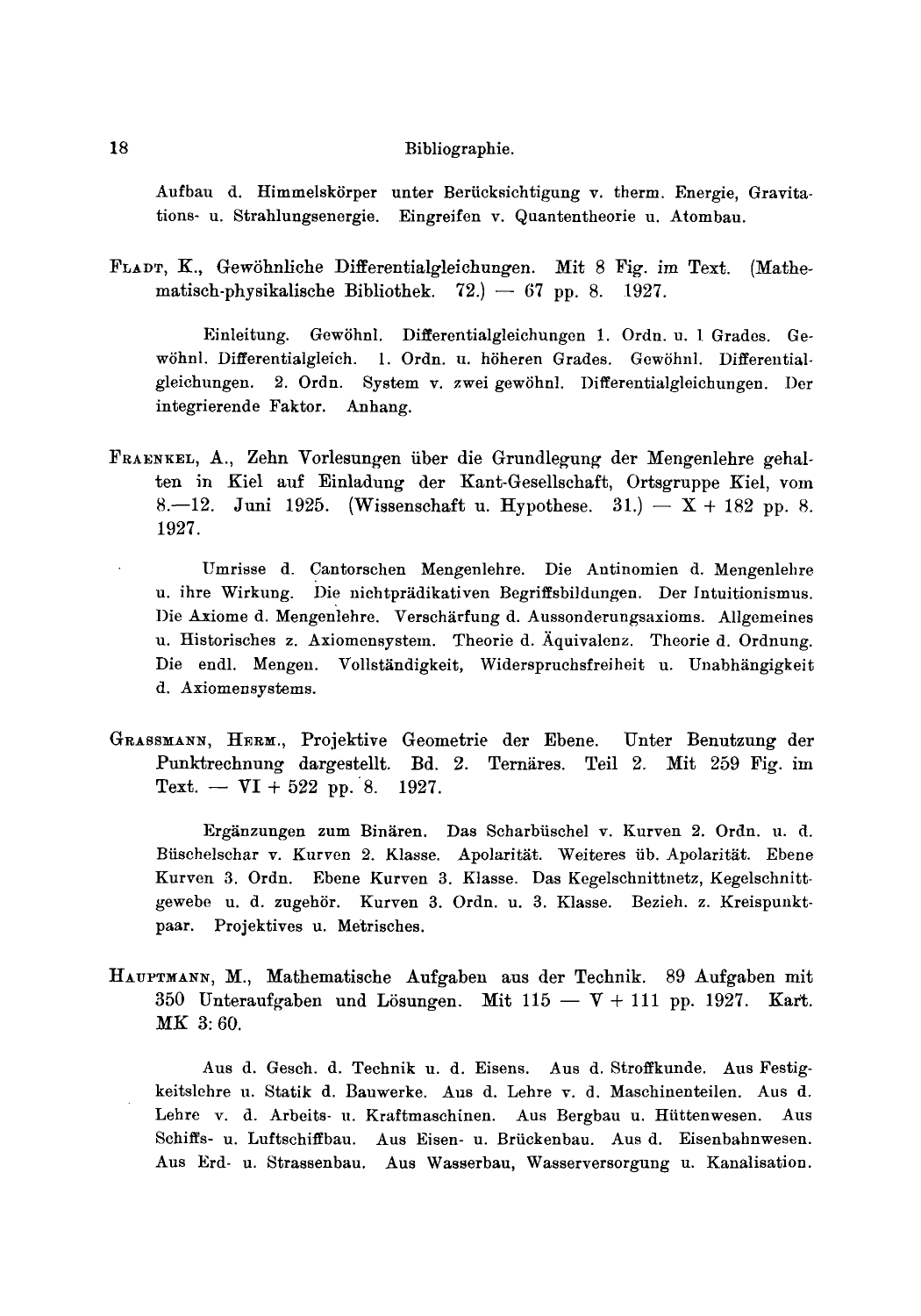HERRMANN, ALOYS, Das Delische Problem (die Verdoppelung des Würfels). (Mathemat.-physikal. Bibliothek. Herausg. von W. Lietzmann u. A. Witting.  $68.$ ) — 58 pp. 8. 1927.

Ub. d. Gesch. d. Problems. Etwas üb. Rationalitätsbereiche. Die Zahlen-Geometr. Bedeut. v. Zahlenbeziehungen. Zirkelkonstruktionen u. gerade. Rationalitätsbereiche. Die geometr. Algebra. Verdoppelung d. Würfels nach Plato, Menächmus u. Nikomedes. Nichtkonstruierbarkeit einer Wurzel einer Kubischen Gleichung. (Unlösbarkeit des Delischen Problems.) Regelmässiges Siebeneck u. Quadratur d. Kreises.

HAERING, THEODOR L., Uber Individualität in Natur- und Geisteswelt. Begriffliches und Tatsächliches. (Wissenschaft u. Hypothese. 30.) — VI + 114 pp. 8. 1926. Geb. MK 5:80.

Begriffl. Klärung d. Begriffs d. Individualität. Empirische Klärung d. Tatbestandes d. Individualität. Die Erkenntnisfrage. Folgerungen f. d. natürl. psychophys. Individualität d. Menschen. Die Eigenart d. geistigen Individualität.

VRIES, HK. DE, Die vierte Dimension. Eine Einführung in das vergleichende Studium der verschiedenen Geometrien. Nach der 2. holländischen Ausgabe ins Deutsche übertr. von Frau Dr. RUTH STRUIK. Mit 35 Fig. im Text. (Wissenschaft u. Hypothese. 29.) –  $IX + 167$  pp. 8. 1926. Geb. mk 8: –

Die euklid. mehrdimensionale Geom. Nicht-euklid. Geom.

#### Nicola Zanichelli.

Bologna.

AGOSTINI, A., & BORTOLOTTI, E., Esercizi di geometria analitica. P. 2: Vol. 1.  $-274$  pp. 8. 1926.

4. Le coniche.  $-5$ . Superficie a linee nello spazio. Le quadriche.  $-6$ . Primi elementi di geom. Differenziale. 1. Curve piane.

FUBINI, G., ČECH, E. Geometria proiettiva differenziale. T. 1. - 394 pp. 8. 1926.

Introduzione. La teoria delle curve. I fondamenti della teoria della superficie. Gli elementi geometr. fondamentali. Superficie rigate. Congruenze, congruenze W e trasformazioni per congruenze W. Invarianti dell'elemento lineare proiettivo. Condizioni d'integrabilità e superficie proiettivamente apolicabili.